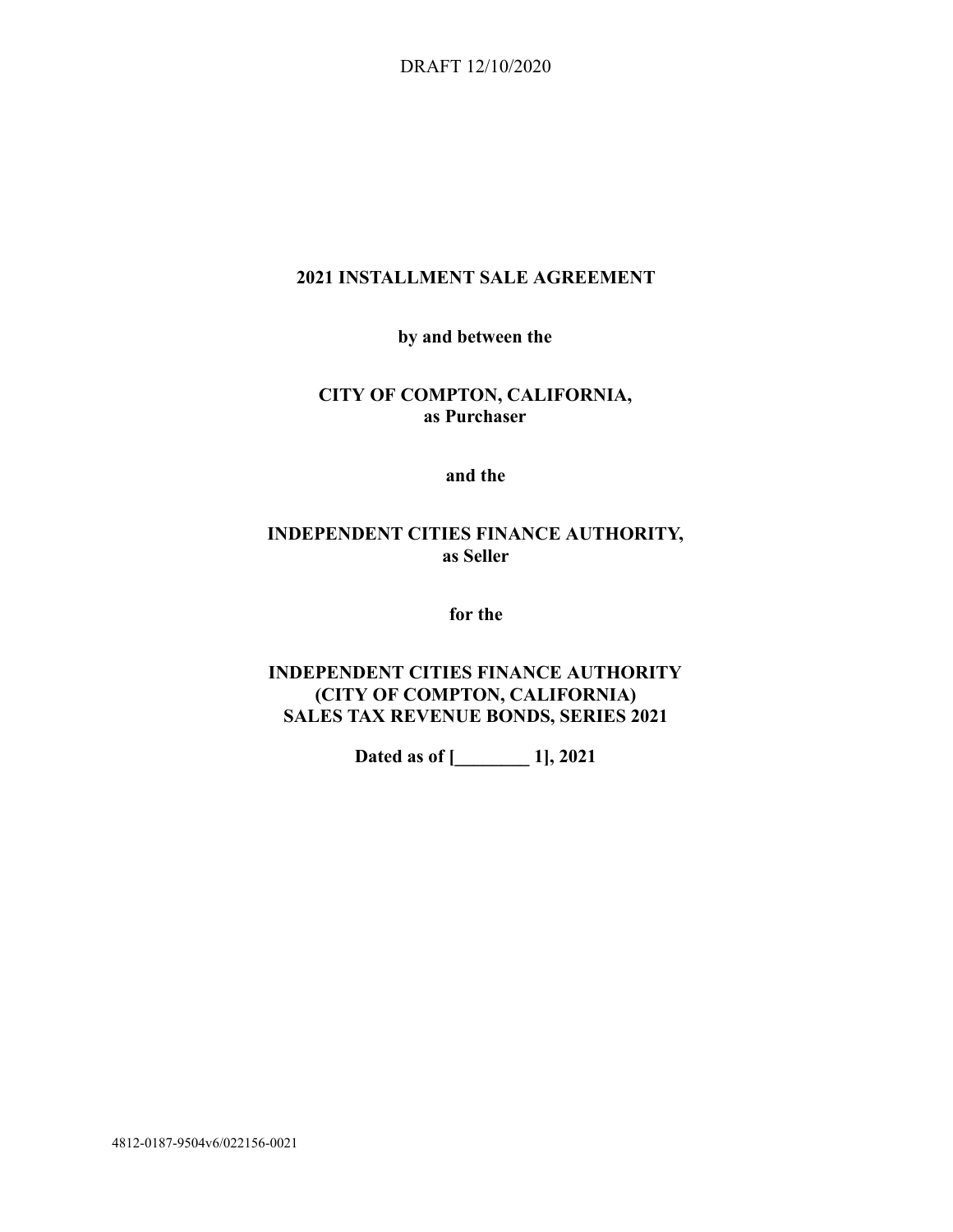# **TABLE OF CONTENTS**

| <b>ARTICLE I DEFINITIONS</b>                                                          |                                                                                   | $\overline{2}$ |  |  |  |
|---------------------------------------------------------------------------------------|-----------------------------------------------------------------------------------|----------------|--|--|--|
| Section 1.01                                                                          | Definitions                                                                       | $\overline{2}$ |  |  |  |
| Section 1.02                                                                          | Terms defined in the Trust Agreement                                              | 8              |  |  |  |
|                                                                                       | <b>ARTICLE II THE PROJECT</b><br>9                                                |                |  |  |  |
| Section 2.01                                                                          | Completion and Sale of the Project                                                | 9              |  |  |  |
| Section 2.02                                                                          | Additions, Deletions and Substitutions to the Project                             | 9              |  |  |  |
| Section 2.03                                                                          | Title                                                                             | 9              |  |  |  |
|                                                                                       | ARTICLE III 2021 INSTALLMENT SALE PAYMENTS; ADMINISTRATION FEE                    | 10             |  |  |  |
| Section 3.01                                                                          | Purchase Price and Administration Fee                                             | 10             |  |  |  |
| Section 3.02                                                                          | Payment of 2021 Installment Sale Payments and Administration Fee                  | 10             |  |  |  |
| Section 3.03                                                                          | Pledged Tax Fund                                                                  | 11             |  |  |  |
| Section 3.04                                                                          | Transfers to Trustee for Deposits under the Trust Agreement                       | 12             |  |  |  |
| Section 3.05                                                                          | Prepayment of 2021 Installment Sale Payments                                      | 12             |  |  |  |
|                                                                                       | ARTICLE IV ADDITIONAL CONTRACTS                                                   | 12             |  |  |  |
| Section 4.01                                                                          | <b>Additional Contracts</b>                                                       | 12             |  |  |  |
| ARTICLE V REPRESENTATIONS AND COVENANTS OF THE CITY AND THE<br><b>AUTHORITY</b><br>13 |                                                                                   |                |  |  |  |
| Section 5.01                                                                          | Authority; Compliance with 2021 Installment Sale Agreement and Trust<br>Agreement | 13             |  |  |  |
| Section 5.02                                                                          | Use of Proceeds of the Bonds                                                      | 14             |  |  |  |
| Section 5.03                                                                          | <b>Against Encumbrances</b>                                                       | 14             |  |  |  |
| Section 5.04                                                                          | Maintenance of Tax Revenues                                                       | 14             |  |  |  |
| Section 5.05                                                                          | <b>Tax Covenants</b>                                                              | 15             |  |  |  |
| Section 5.06                                                                          | Prompt Completion of the Project                                                  | 15             |  |  |  |
| Section 5.07                                                                          | Accounting Records and Financial Statements                                       | 15             |  |  |  |
| Section 5.08                                                                          | Protection of Security and Rights of the Authority and the Trustee                | 15             |  |  |  |
| Section 5.09                                                                          | <b>Further Assurances</b>                                                         | 16             |  |  |  |
| Section 5.10                                                                          | <b>Continuing Disclosure</b>                                                      | 16             |  |  |  |
|                                                                                       | ARTICLE VI EVENTS OF DEFAULT AND REMEDIES<br>16                                   |                |  |  |  |
| Section 6.01                                                                          | Events of Default and Acceleration of Principal                                   | 16             |  |  |  |
| Section 6.02                                                                          | Application of Tax Revenues Upon Acceleration                                     | 17             |  |  |  |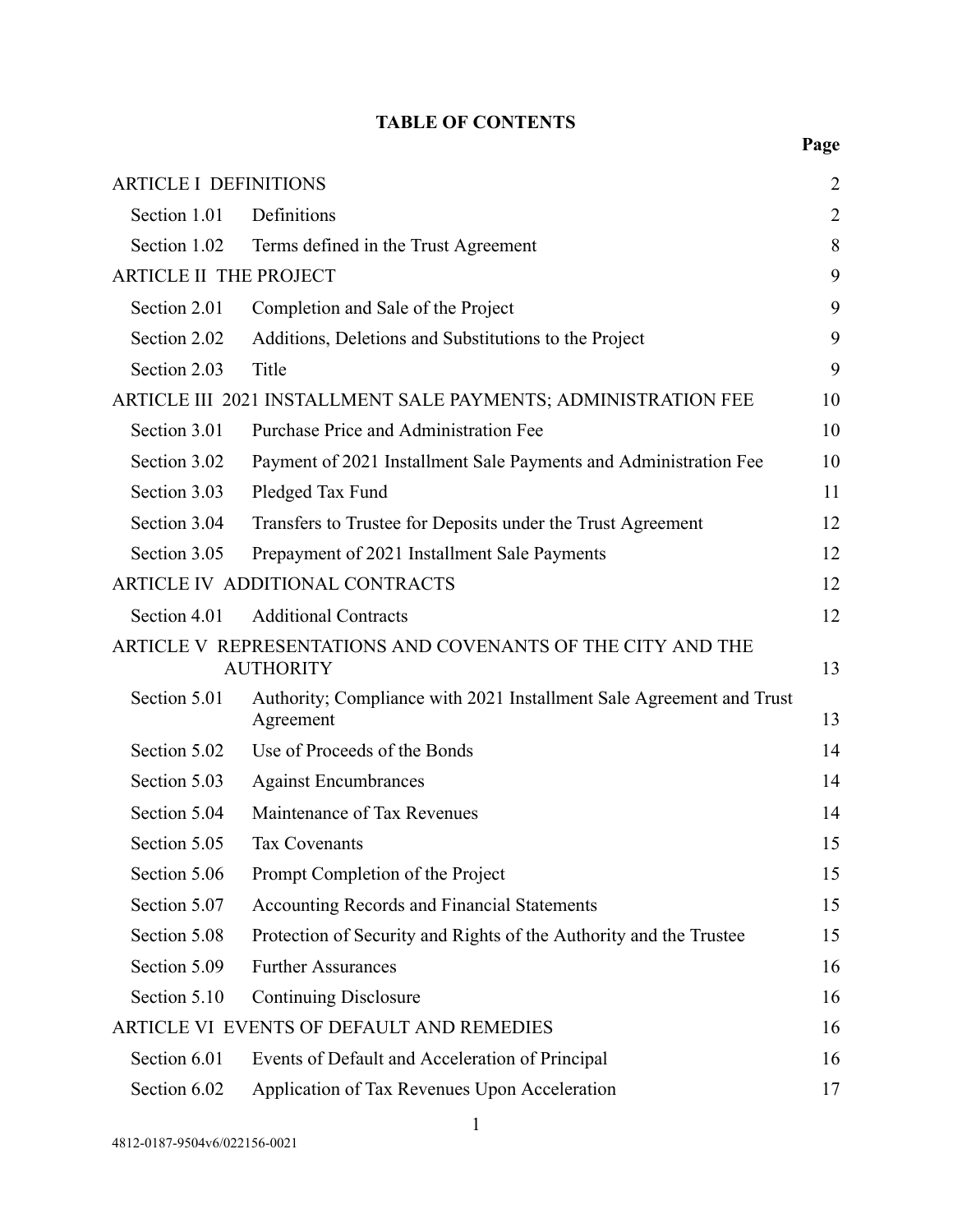| Section 6.03 | Other Remedies                                                                                          | 17             |
|--------------|---------------------------------------------------------------------------------------------------------|----------------|
| Section 6.04 | Non-Waiver                                                                                              | 18             |
| Section 6.05 | Remedies Not Exclusive                                                                                  | 18             |
|              | ARTICLE VII DISCHARGE OF OBLIGATIONS                                                                    | 18             |
| Section 7.01 | Discharge of Obligations                                                                                | 18             |
|              | <b>ARTICLE VIII MISCELLANEOUS</b>                                                                       | 19             |
| Section 8.01 | Liability of the City Limited to Tax Revenues                                                           | 19             |
| Section 8.02 | Benefits of this 2021 Installment Sale Agreement                                                        | 20             |
| Section 8.03 | Successor Is Deemed Included in all References to Predecessor                                           | 20             |
| Section 8.04 | Waiver of Personal Liability                                                                            | 20             |
| Section 8.05 | Article and Section Headings, Gender and References                                                     | 20             |
| Section 8.06 | Partial Invalidity                                                                                      | 20             |
| Section 8.07 | Assignment                                                                                              | 21             |
| Section 8.08 | Net Contract                                                                                            | 21             |
| Section 8.09 | California Law                                                                                          | 21             |
| Section 8.10 | Indemnification                                                                                         | 21             |
| Section 8.11 | Funds                                                                                                   | 21             |
| Section 8.12 | Notices; Authorized City Representative                                                                 | 21             |
| Section 8.13 | Notices to Insurer; Miscellaneous Insurer Provisions                                                    | 22             |
| Section 8.14 | Agreement Represents Complete Agreement; Amendments                                                     | 22             |
| Section 8.15 | <b>Effective Date</b>                                                                                   | 22             |
| Section 8.16 | <b>Execution</b> in Counterparts                                                                        | 22             |
|              | <b>EXHIBIT A - 2021 INSTALLMENT SALE PAYMENTS SCHEDULE</b><br><b>EXHIBIT B - DESCRIPTION OF PROJECT</b> | $A-1$<br>$B-1$ |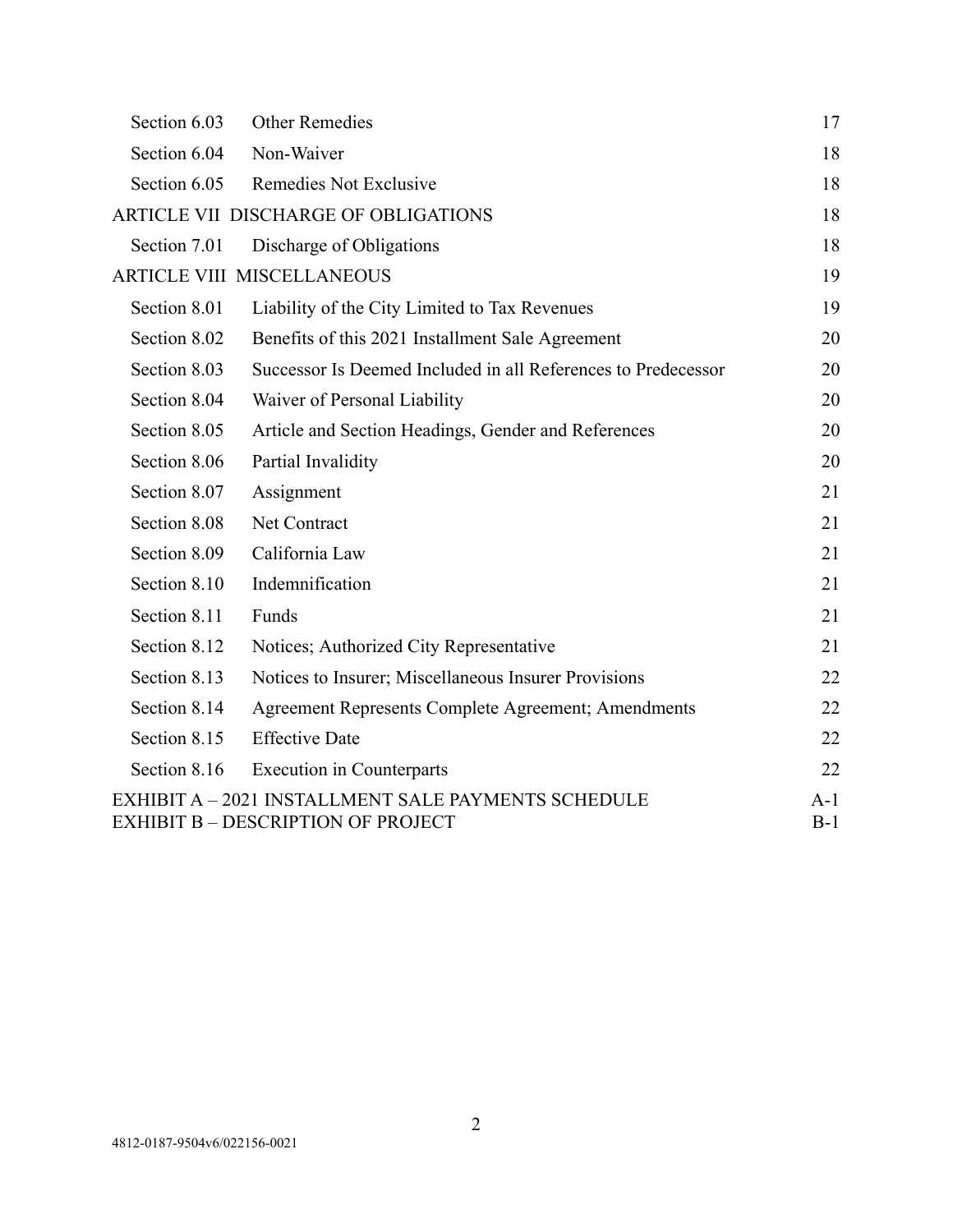### **2021 INSTALLMENT SALE AGREEMENT**

**This 2021 INSTALLMENT SALE AGREEMENT** (this "2021 Installment Sale Agreement" or this "Agreement"), dated as of [2021, by and between the CITY OF COMPTON, CALIFORNIA, a municipal corporation organized and existing under the Constitution of the State of California (the "City"), and the INDEPENDENT CITIES FINANCE AUTHORITY, a joint exercise of powers authority duly organized and existing under and by virtue of the laws of the State of California (the "Authority"),

### **W I T N E S S E T H:**

WHEREAS, the Authority is a joint exercise of powers authority duly organized and operating pursuant to Article 1 of Chapter 5 of Division 7 of Title 1 of the Government Code of the State of California;

**WHEREAS** , Article 4 of Chapter 5 of Division 7 of Title 1 of the Government Code of the State of California ("Article 4") authorizes and empowers the Authority to issue bonds to assist its local agency members in financing projects and programs consisting of certain public improvements, working capital, liability, and other insurance needs whenever a local agency member determines that there are significant public benefits from so doing;

**WHEREAS** , the City is a member of the Authority;

**WHEREAS** , the City has determined that the transactions contemplated in this Agreement and the Trust Agreement, dated as of  $\lbrack$   $\lbrack$   $\lbrack$   $\lbrack$   $\lbrack$   $\lbrack$   $\lbrack$   $\lbrack$   $\lbrack$   $\lbrack$   $\lbrack$   $\lbrack$   $\lbrack$   $\lbrack$   $\lbrack$   $\lbrack$   $\lbrack$   $\lbrack$   $\lbrack$   $\lbrack$   $\lbrack$   $\lbrack$   $\lbrack$   $\lbrack$   $\lbrack$ public benefits, and, accordingly, has determined to authorize the Authority to issue sales tax revenue bonds (the "Bonds," as further defined herein) to assist the City in financing certain capital improvements and costs associated therewith (the "Project," as further defined herein);

**WHEREAS**, the City has further determined that the payment for the Project may be made from Tax Revenues (as defined herein), and is for the common benefit of the City as a whole;

**WHEREAS** , pursuant to Article 4, the Authority has determined to acquire, construct, and complete the Project for, and sell the Project to, the City;

**WHEREAS**, the City has determined to purchase the Project from the Authority by making 2021 Installment Sale Payments (as defined herein) to the Authority; and

**WHEREAS** , all acts, conditions, and things required by law to exist, to have happened, and to have been performed precedent to and in connection with the execution and delivery of this Agreement do exist, have happened, and have been performed in regular and due time, form, and manner as required by law, and the parties hereto are now duly authorized to execute and enter into this Agreement;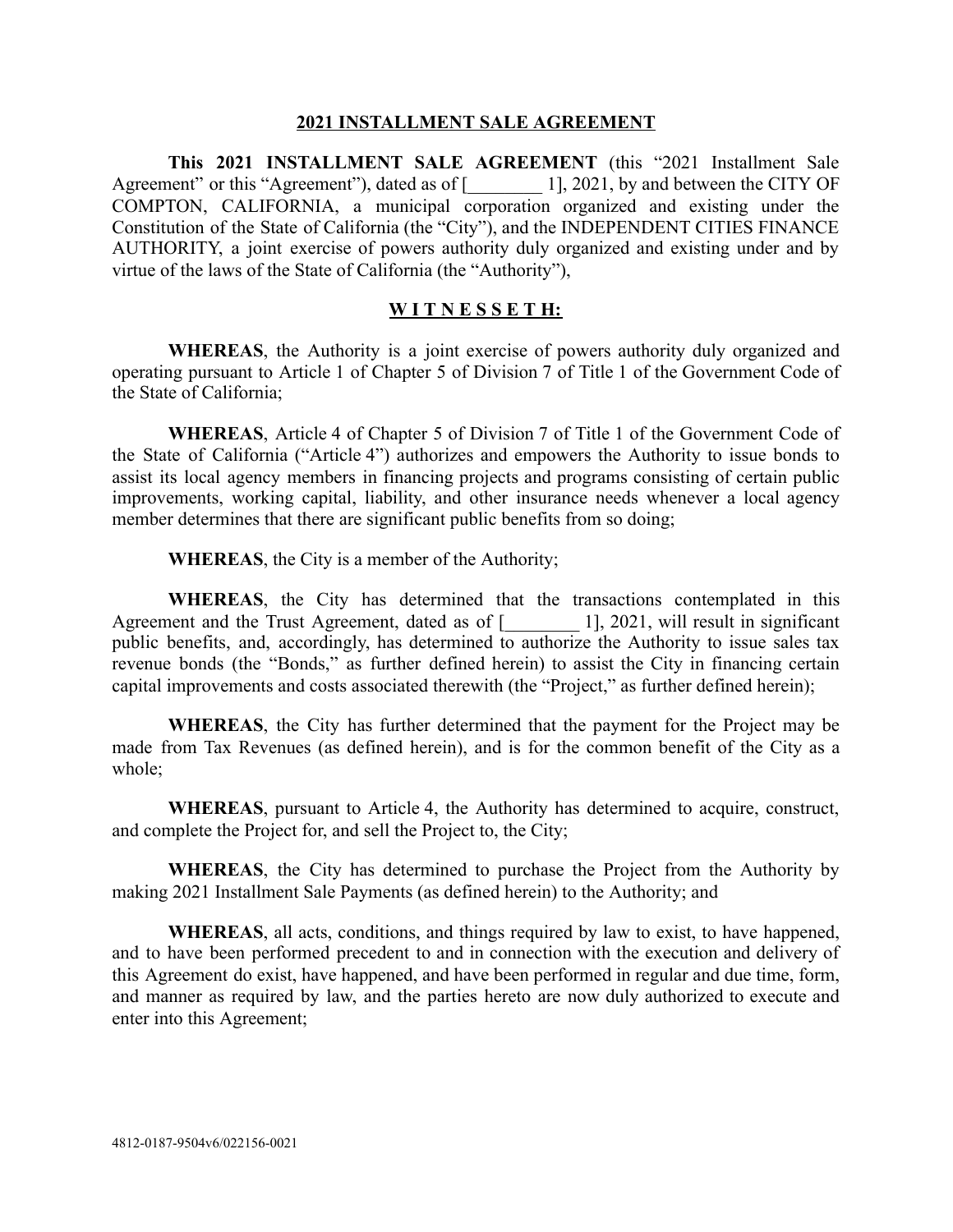**NOW, THEREFORE** , IN CONSIDERATION OF THE PREMISES AND OF THE MUTUAL AGREEMENTS AND COVENANTS CONTAINED HEREIN AND FOR OTHER VALUABLE CONSIDERATION, THE PARTIES HERETO DO HEREBY AGREE AS FOLLOWS:

### **ARTICLE I DEFINITIONS**

<span id="page-4-1"></span><span id="page-4-0"></span>**Section I.01 Definitions**. Unless the context otherwise requires, the terms defined in this Section shall for all purposes hereof and of any amendment hereof or supplement hereto and of any opinion or report or other document mentioned herein or therein have the meanings defined herein, the following definitions to be equally applicable to both the singular and plural forms of any of the terms defined herein. Initially capitalized terms used herein without definition shall have the meanings set forth in the Trust Agreement.

"Accountant's Report" means a report signed by an Independent Certified Public Accountant.

"Accreted Value" means, with respect to any Capital Appreciation Bonds, as of the date of calculation, the initial amount thereof plus the interest accrued thereon to such date of calculation, compounded from the date of initial delivery at the approximate interest rate thereof on each June 1 and December 1, as determined in accordance with the table of accreted values for any Capital Appreciation Bonds prepared at the time of sale thereof, assuming in any year that such Accreted Value increases in equal daily amounts on the basis of a year of 360 days composed of 12 months of 30 days each.

"Administration Fee" means an amount equal to the sum of the Trustee Fee, the fees or charges incurred by the City to calculate the Rebate Amounts, and any other similar fee payable in connection with the City's membership in the Authority, payable by the City, in accordance with this Agreement, on the Business Day immediately preceding each Bond Payment Date, for the administrative costs of the Project. The Administration Fee shall be \$ per year or such other amount set forth in a Certificate of an Authorized City Representative delivered to the Trustee.

"Administration Fund" means the fund by that name established and maintained pursuant to Section 3.03 of the Trust Agreement.

"Authority" means the Independent Cities Finance Authority, a joint exercise of powers authority duly organized and existing under and by virtue of the laws of the State of California and a Joint Powers Agreement, dated as of [May 21, 1998], by and among a number of California cities, including the City, as amended.

"Authorized Authority Representative" means any member of the Board of Directors of the Authority and any other person as may be designated and authorized to sign on behalf of the Authority pursuant to a resolution adopted thereby.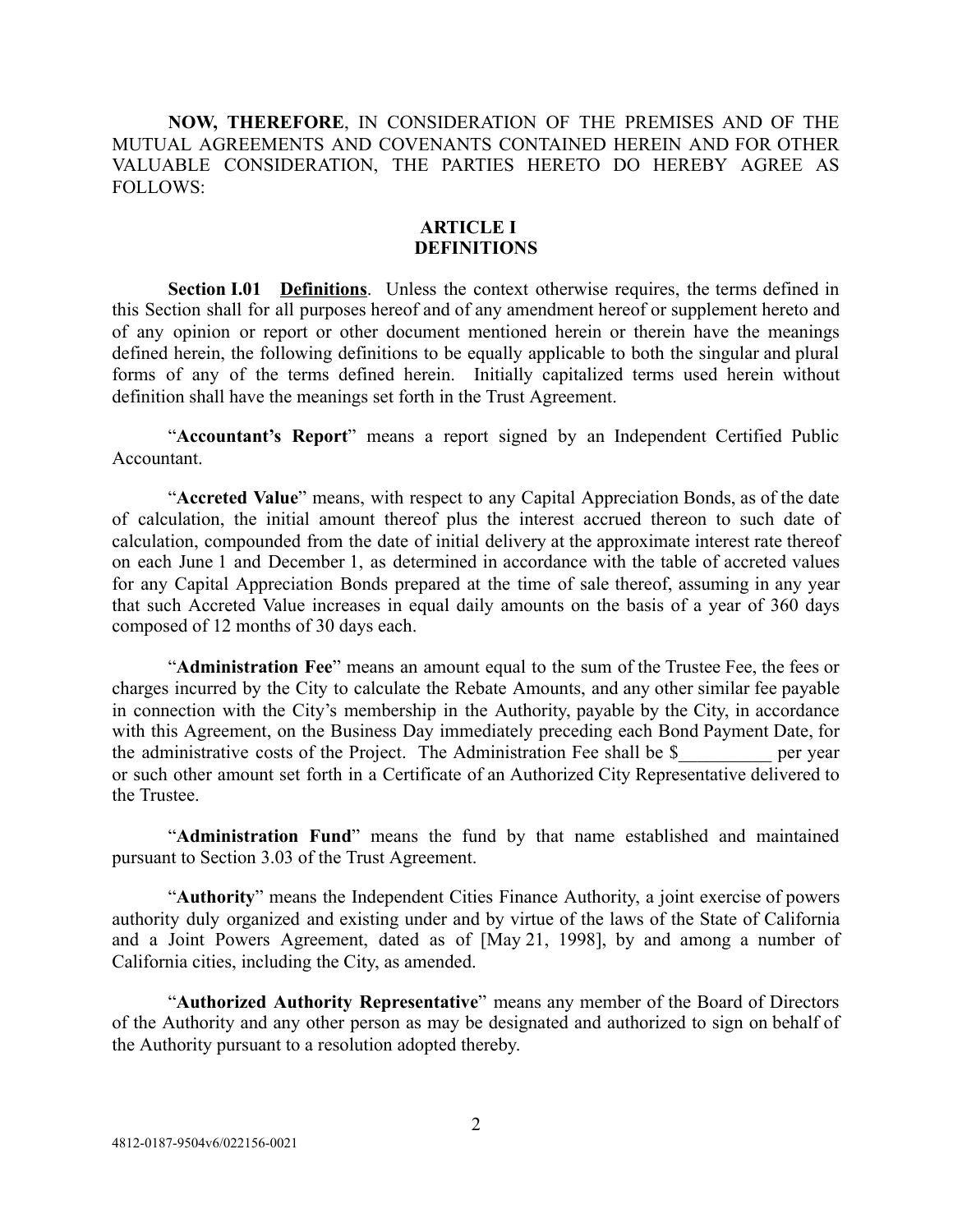"Authorized City Representative" means the Mayor, City Manager, Assistant City Manager, or any other person at the time designated to act on behalf of the City by written certificate furnished to the Trustee, containing the specimen signature of such person and signed on behalf of the City by an Authorized City Representative.

"Bond Payment Date" means a date on which principal on the Bonds is due and payable, being June 1 of each year, commencing June 1, 20<sup>[-1]</sup>.

"Bonds" means the Independent Cities Finance Authority (City of Compton, California), Sales Tax Revenue Bonds, Series 2021. The term "Serial Bonds" means Bonds for which no sinking fund payments are provided. The term "Term Bonds" means Bonds which are payable on or before their specified payment dates from sinking fund payments established for that purpose and calculated to redeem such Bonds on or before their specified payment dates.

"Business Day" means any day on which the Trustee is open for business at its corporate trust office in Los Angeles, California.

"Capital Appreciation Bonds" means any bonds in 2021 Installment Sale Payments described as such when issued.

"City" means the City of Compton, California.

"City Council" means the City Council of the City.

"Code" means the Internal Revenue Code of 1986, as amended, and the regulations issued thereunder.

"Continuing Disclosure Agreement" means the Continuing Disclosure Agreement, dated [1, 2021, by and between the City and Willdan Financial Services, as Dissemination Agent, as originally executed and as it may from time to time be amended or supplemented in accordance with its terms.

" **Contracts** " means all installment sale contracts, capital leases or similar obligations of the City authorized and executed by the City under and pursuant to applicable law, the interest and principal and prepayment premium, if any, payments under and pursuant to which are payable from Tax Revenues on a parity with the payment of the 2021 Installment Sale Payments.

"Debt Service" means, for any Fiscal Year, the sum of that portion of the 2021 Installment Sale Payments required to be made pursuant to this Agreement and the payments required pursuant to any Contract or Contracts outstanding at the times provided in this Agreement and the Contract or Contracts that would have accrued during such Fiscal Year if such Installment Sale Payments were deemed to accrue daily in equal amounts from, in each case, the next preceding Installment Sale Payment Date of interest or principal or the date of the pertinent Contract, as the case may be; provided, that (a) if any of the 2021 Installment Sale Payments due hereunder or the payments due under any of such Contracts relate to Capital Appreciation Bonds, then the Accreted Value payment shall be deemed a principal payment and interest that is compounded and paid as Accreted Value shall be deemed due on the scheduled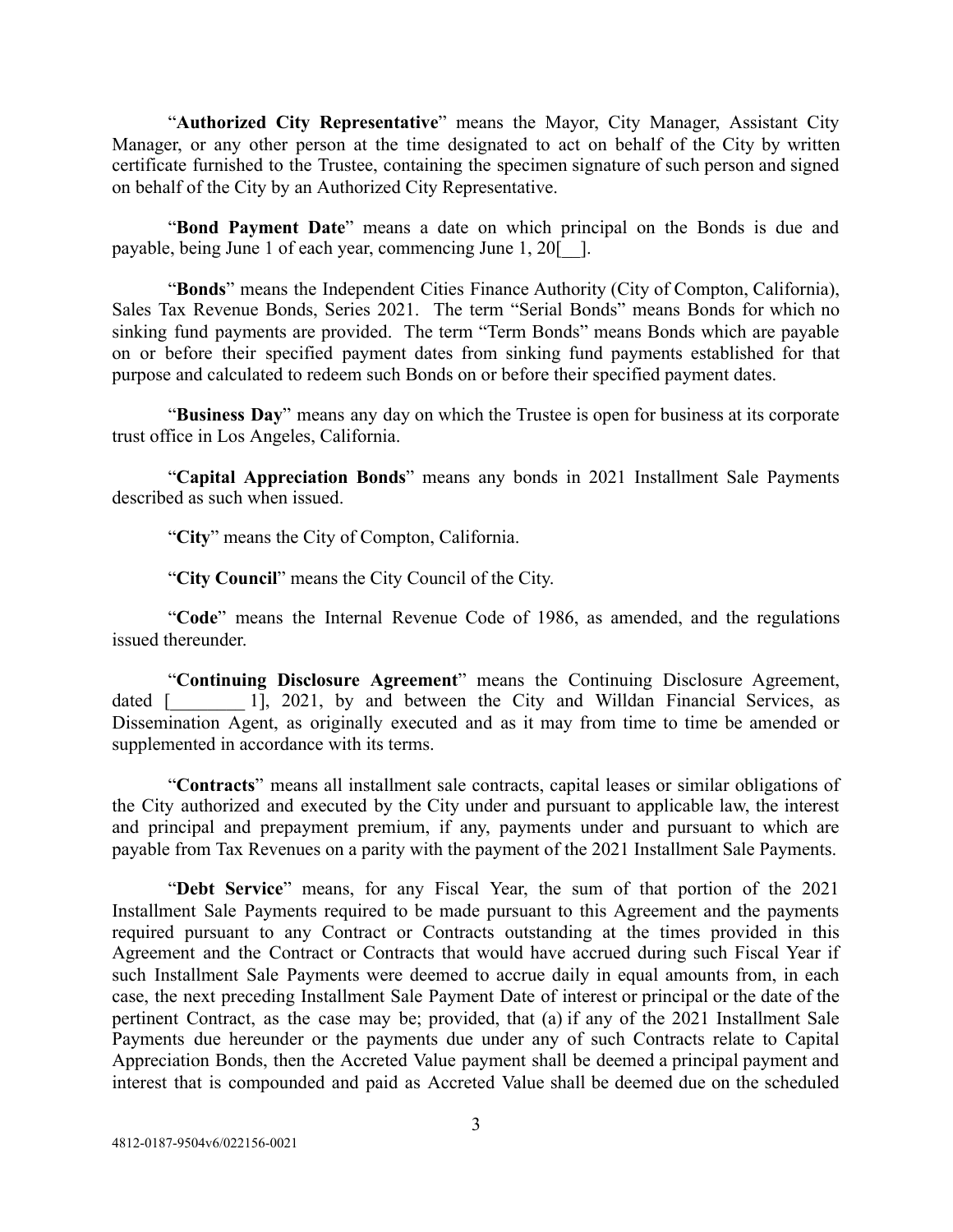redemption or payment date of such Capital Appreciation Bond; (b) if any of the 2021 Installment Sale Payments due hereunder or the payments due under any such Contracts bear interest payable pursuant to a variable interest rate formula, the interest rate on this Agreement or such Contracts for periods when the actual interest rate cannot yet be determined, shall be assumed to be equal to the greater of (i) the actual rate on the date of calculation, or if such Contracts are not yet outstanding, the initial rate (if then established and binding), (ii) if this Agreement or such Contracts have been outstanding for at least twelve months, the average rate over the twelve months immediately preceding the date of calculation, and (iii)(1) if interest on such Contracts is excludable from gross income under the applicable provisions of the Code, the most recently published "Bond Buyer 25 Bond Revenue Index" (or comparable index if no longer published), or (2) if interest is not so excludable, the interest rate on direct U.S. Treasury obligations with comparable maturities; (c) if any of the Contracts is secured by an irrevocable letter of credit issued by a bank having a combined capital and surplus of at least \$75,000,000, the principal payments or deposits with respect to such Contracts nominally due in the last Fiscal Year in which such Contracts mature may, at the option of the City, be treated as if they were due as specified in any loan agreement or reimbursement agreement issued in connection with such letter of credit or pursuant to the repayment provisions of such letter of credit and interest on such Contracts after such Fiscal Year shall be assumed to be payable pursuant to the terms of such loan agreement or reimbursement agreement or repayment provisions and (d) if any of such Contracts is not secured by a letter of credit as described in clause (c) of this definition and 20% or more of the original principal of the Installment Sale Payments due under such Contracts is not due until the final stated maturity of the Installment Sale Payments due under such Contracts, such principal may, at the option of the City, be treated as if it were due based upon a level amortization of such principal over the term of such Installment Sale Payments or 30 years, whichever is greater.

" **Depository Bank** " means Bank of the West, in its capacity as Depository Bank pursuant to the Lockbox Agreements, and any successor thereto.

"Diversion Period" means the period from and including the date on which any Triggering Event occurs, to and including the date that is six months after the date of the most recent Triggering Event.

"**Event of Default**" means an event described in Section 6.01.

"Federal Securities" means United States of America Treasury bills, notes, bonds or certificates of indebtedness, or obligations for which the full faith and credit of the United States of America are pledged for the payment of interest and principal and interest strips of the Resolution Funding Corporation for which separation of principal and interest is maintained in book-entry form.

"**Fiscal Year**" means the period beginning on July 1 of each year and ending on the next succeeding June 30, or any other annual accounting period hereafter selected and designated by the City Council as the Fiscal Year of the City.

"Independent Certified Public Accountant" means any firm of certified public accountants appointed by the City which is independent of the City and the Authority pursuant to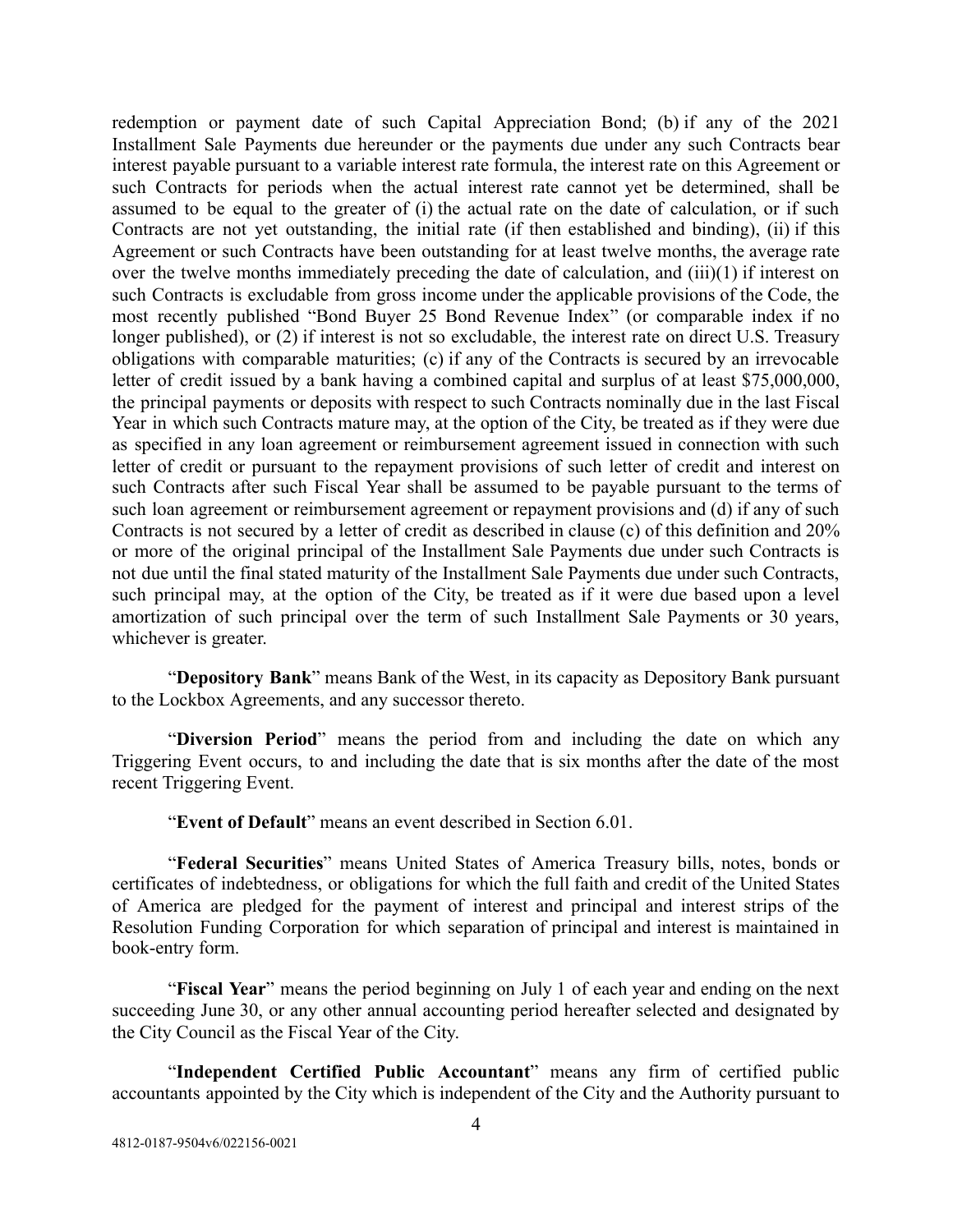the Statement on Auditing Standards No. 1 of the American Institute of Certified Public **Accountants** 

"Installment Sale Payment Date" means any date on which Installment Sale Payments are scheduled to be paid by the City under and pursuant to any Contract.

" **Installment Sale Payments** " means the periodic payments scheduled to be paid by the City under and pursuant to the Contracts.

"Insurer" means [ellectric log any successor thereto or assignee thereof.

"Interest Payment Date" means a date on which interest on the Bonds is due and payable, being June 1 and December 1 of each year, commencing [\_\_\_\_] 1, 2021.

"Lockbox Agreements" means, collectively, one or more Deposit Account Control Agreements, each dated as of [\_\_\_\_\_\_\_\_\_], 2021, entered into by and among the City, the Trustee, and Bank of the West, as Depository Bank, with respect to each of the Measure M Receipts Account, the Measure R Receipts Account, and the Proposition C Receipts Account.

"**Maximum Annual Debt Service**" means the greatest total Debt Service payable in any Fiscal Year during the period commencing with the then current Fiscal Year and terminating with the last Fiscal Year in which payments are due under this Agreement.

"Measure M Ordinance" means Ordinance No. 16-01, the Los Angeles County Traffic Improvement Plan, adopted by the Los Angeles County Metropolitan Transportation Authority on June 23, 2016, and approved by at least two-thirds of electors voting on such proposition in the November 8, 2016 election, as supplemented and amended.

"Measure M Project" means a capital project constituting a Project for which Measure M Receipts may be expended, including the related Administration Fee.

"Measure M Receipts" means Measure M Revenues allocated by the Los Angeles County Metropolitan Transportation Authority to the City pursuant to the Measure M Ordinance from the Local Return Subfund established under the Measure M Ordinance.

"Measure M Receipts Account" means the account by that name established pursuant to Section 3.02 hereof.

"Measure M Revenues" means revenues of the Los Angeles County Metropolitan Transportation Authority pursuant to the Measure M Ordinance derived from a retail transactions and use tax imposed in the County of Los Angeles pursuant to Part 1.6 of Division 2 of the Revenue and Taxation Code of the State of California, as now in effect and as it may from time to time hereafter be amended or supplemented, Division 12 (Section 130350 et seq.) of the Public Utilities Code of the State of California, as now in effect and as it may from time to time hereafter be amended or supplemented, and the Measure M Ordinance. Collection of the Measure M Revenues commenced on July 1, 2017 and does not terminate under the terms of the Measure M Ordinance.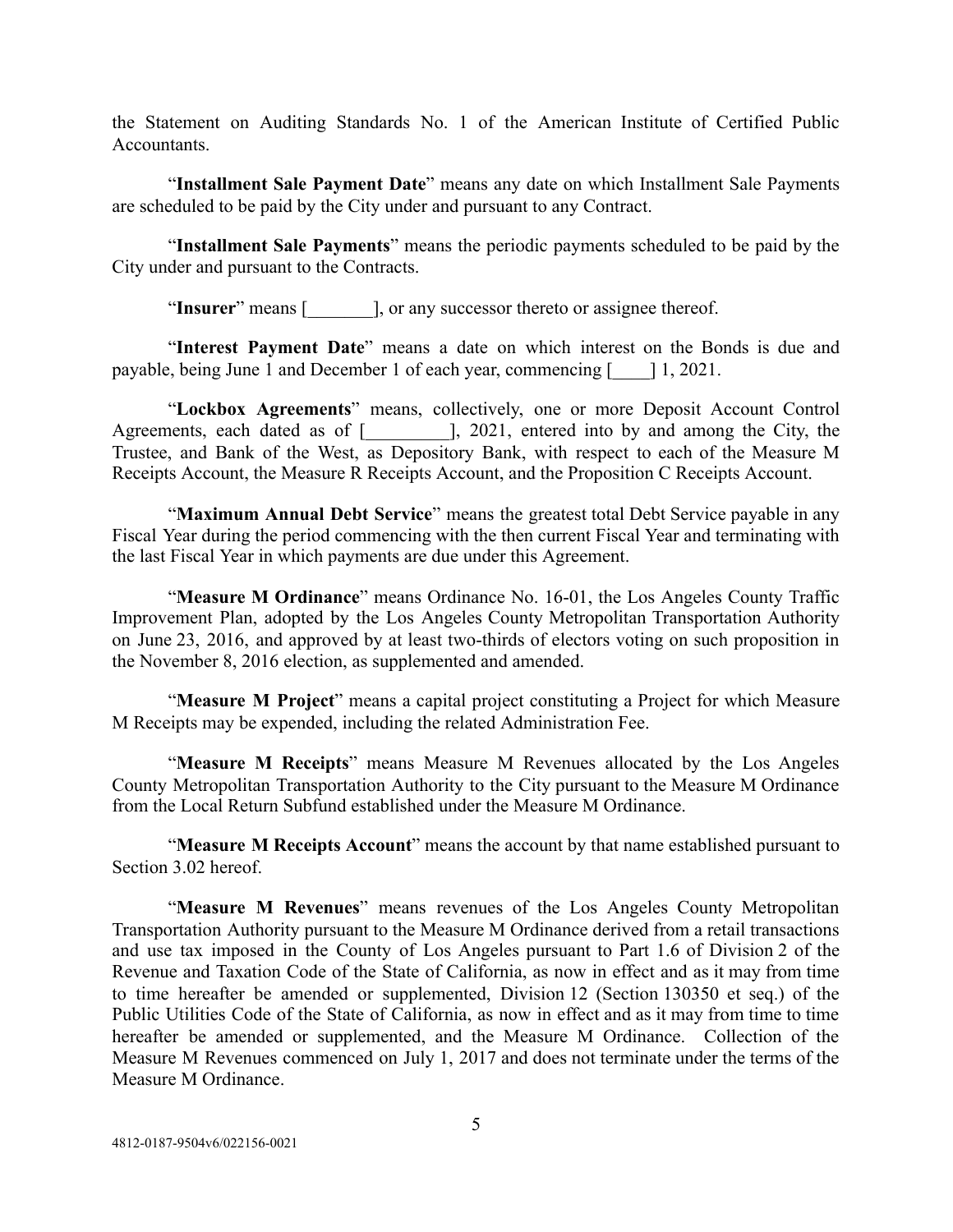"Measure R Ordinance" means Ordinance No. 08-01, the Traffic Relief and Rail Expansion Ordinance, adopted by the Los Angeles County Metropolitan Transportation Authority on July 24, 2008, and approved by at least two-thirds of electors voting on such proposition in the November 4, 2008 election, as supplemented and amended.

"**Measure R Project**" means a capital project constituting a Project for which Measure R Receipts may be expended, including the related Administration Fee.

"Measure R Receipts" means Measure R Revenues allocated by the Los Angeles County Metropolitan Transportation Authority to the City pursuant to the Measure R Ordinance from the Local Return Subfund established under the Measure R Ordinance.

"**Measure R Receipts Account**" means the account by that name established pursuant to Section 3.02 hereof.

"Measure R Revenues" means revenues of the Los Angeles County Metropolitan Transportation Authority pursuant to the Measure R Ordinance derived from a retail transactions and use tax imposed in the County of Los Angeles pursuant to Part 1.6 of Division 2 of the Revenue and Taxation Code of the State of California, as now in effect and as it may from time to time hereafter be amended or supplemented, Division 12 (Section 130350 et seq.) of the Public Utilities Code of the State of California, as now in effect and as it may from time to time hereafter be amended or supplemented, and the Measure R Ordinance. Collection of the Measure R Revenues commenced on July 1, 2009 and terminates on June 30, 2039.

"**Opinion of Counsel**" means a written opinion of counsel of national reputation generally recognized to be well qualified in the field of law relating to municipal obligations such as the Bonds, retained by the City and satisfactory to the Trustee (who shall be under no liability by reason of such approval).

"Other Available Revenues" means revenues, other than Tax Revenues as herein defined, legally available to the City to make 2021 Installment Sale Payments, if any.

"Project" means the design, rehabilitation, construction, enlargement, improvement, and/or equipping of certain City streets, sidewalks, gutters, curbs and ramps, streetlights, and street signs, as described with greater particularity in Exhibit B to this Agreement and such additional projects as may be added, deleted or substituted from time to time as provided in Section 2.02 hereof. If the context suggests, "Project" shall also include the design, rehabilitation, construction, enlargement, improvement, and/or equipping of City streets, sidewalks, gutters, curbs and ramps, streetlights and street signs described under and pursuant to any Contract.

" **Project Fund** " means the fund by that name established and maintained pursuant to Section 2.11 of the Trust Agreement.

"**Proposition C Ordinance**" means Ordinance No. 49 adopted by the Los Angeles County Transportation Commission, predecessor to the Los Angeles County Metropolitan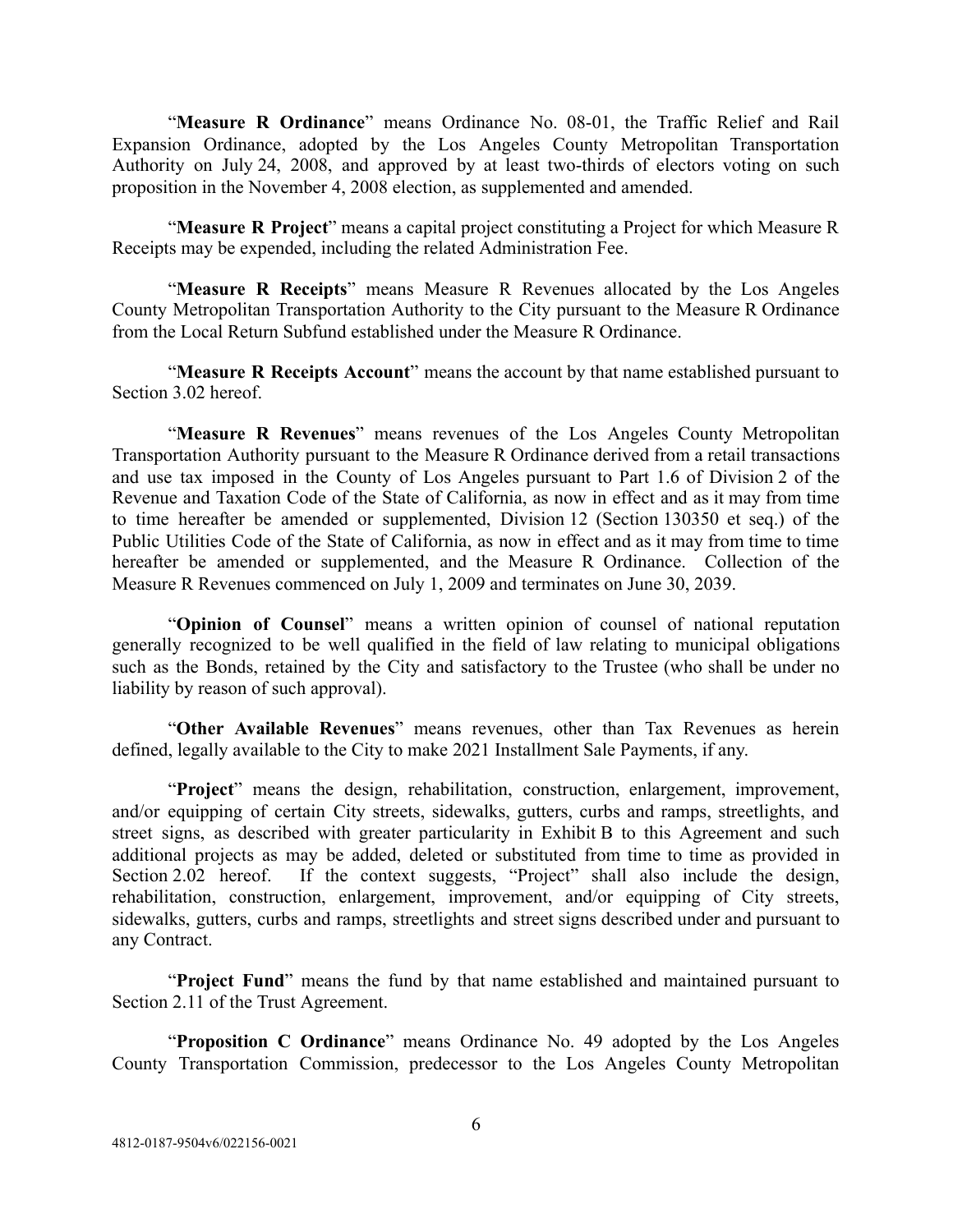Transportation Authority, on August 8, 1990, and approved by at least two-thirds of electors voting on such proposition in the November 6, 1990 election, as supplemented and amended.

"**Proposition C Project**" means a capital project constituting a Project for which Proposition C Receipts may be expended.

"**Proposition C Receipts**" means Proposition C Revenues allocated by the Los Angeles County Metropolitan Transportation Authority to the City pursuant to the Proposition C Ordinance.

"**Proposition C Receipts Account**" means the account by that name established pursuant to Section 3.02 hereof.

"**Proposition C Revenues**" means revenues of the Los Angeles County Metropolitan Transportation Authority pursuant to the Proposition C Ordinance derived from a retail transactions and use tax imposed in the County of Los Angeles pursuant to Part 1.6 of Division 2 of the Revenue and Taxation Code of the State of California, as now in effect and as it may from time to time hereafter be amended or supplemented, Division 12 (Section 130350 et seq.) of the Public Utilities Code of the State of California, as now in effect and as it may from time to time hereafter be amended or supplemented, and the Proposition C Ordinance. Collection of the Proposition C Revenues commenced on April 1, 1991 and does not terminate under the terms of the Proposition C Ordinance.

"Purchase Price" means the total of all 2021 Installment Sale Payments owed by the City to the Authority under the conditions and terms hereof, constituting the purchase price for the City's acquisition of the Project from the Authority.

"Rebate Amount" means, for any given period, the amount determined by the Rebate Analyst as required to be rebated or paid as a yield reduction payment to the United States of America with respect to the Bonds.

"Rebate Analyst" means any consultant retained by the City to calculate the Rebate Amounts as required by this Agreement.

"Rebate Fund" means the fund by that name established in Section 4.04 of the Trust Agreement.

"Reserve Fund" means the fund by that name established pursuant to Section 3.03 of the Trust Agreement.

"Reserve Fund Requirement" means, as of any date of calculation, an amount equal to the least of (i) 10% of the initial stated principal amount (within the meaning of Section 148 of the Code) of the 2021 Installment Sale Payments; (ii) 125% of the average annual 2021 Installment Sale Payments, or (iii) the Maximum Annual Debt Service calculated only with respect to the 2021 Installment Sale Payments due hereunder.

"Tax Certificate" means the Tax Certificate dated the date of issuance of the Bonds and executed and delivered by the Authority and the City.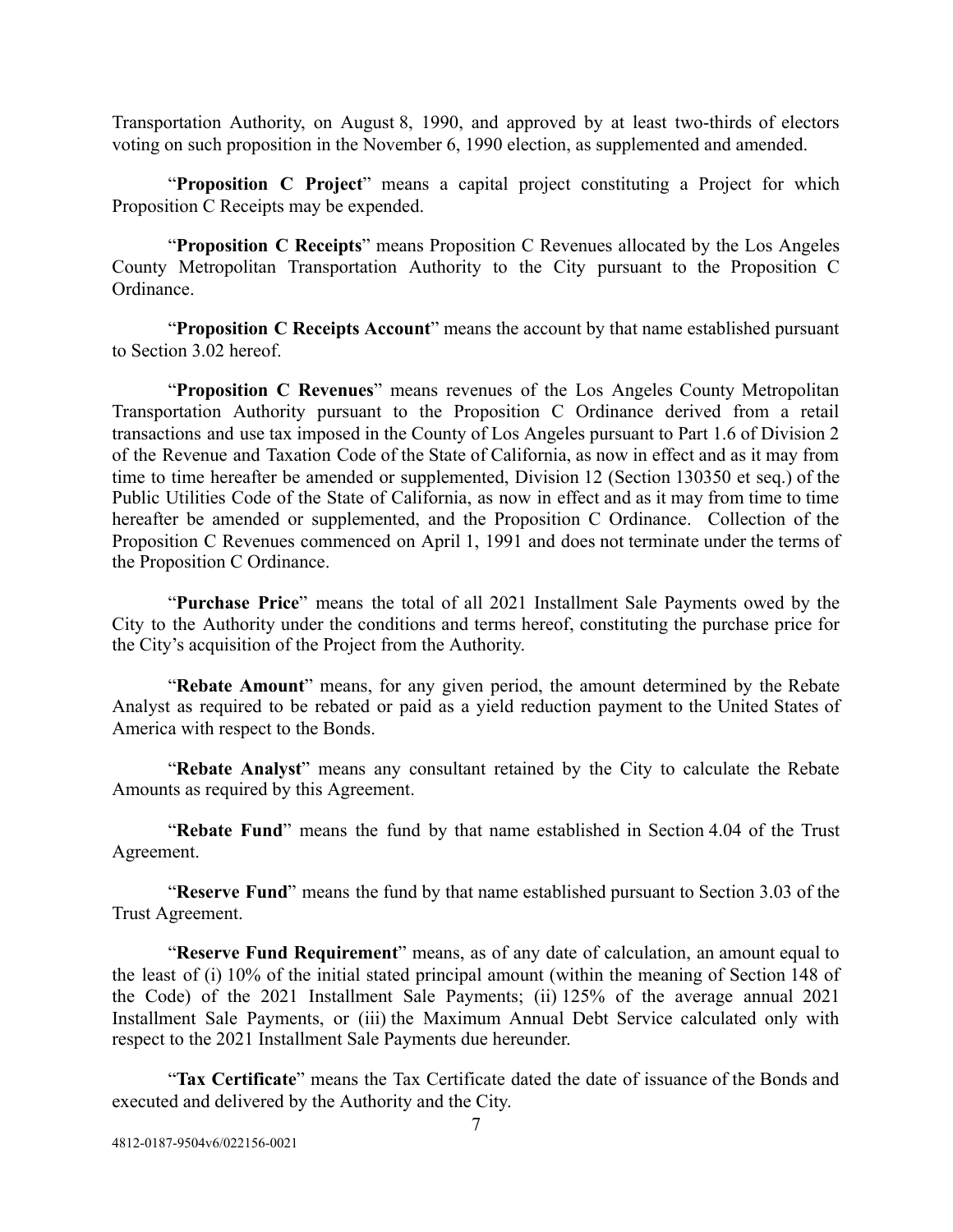" **Tax Revenues** " means all Measure R Receipts, Measure M Receipts, and Proposition C Receipts; provided that:

(a) Revenues which are not, by the terms of the relevant Measure R Ordinance, Measure M Ordinance, or Proposition C Ordinance, as applicable, or the related implementation plan or expenditure plan, eligible for expenditure equally on each subset of eligible costs listed as a component of the Project shall be proven, by certification provided by the City, to be sufficient to produce a sum equal to at least 100% of the Maximum Annual Debt Service allocable to the components of the Project for which such Revenues are eligible to be paid (assuming that each such component of the Project amortizes over the life of the related Installment Sale Payments);

(b) If Measure R Receipts, Measure M Receipts, and/or Proposition C Receipts are pledged and payable as Revenues in connection with any additional Contract on a parity with the payment by the City of the 2021 Installment Sale Payments, as provided in Section 4.01 hereof, then such Measure R Receipts, Measure M Receipts, and/or Proposition C Receipts (as applicable) will constitute Revenues and will be pledged to the payment of the 2021 Installment Sale Payments.

"**Triggering Event**" means (a) a transfer from the Reserve Fund to the Interest Fund or the Principal Fund is made pursuant to Section 3.03(a)(3) of the Trust Agreement to cure a deficiency in the Interest Fund or the Principal Fund, or (b) an Event of Default occurs of which the Trustee receives notice.

"**Trust Agreement**" means the Trust Agreement, dated as of [2021, by and among the Authority, the Trustee, and the City, as originally executed and as it may from time to time be amended or supplemented by all Supplemental Trust Agreements executed pursuant to the provisions of the Trust Agreement.

"Trustee" means U.S. Bank National Association, or any successor thereto appointed pursuant to the Trust Agreement.

" **Trustee's Fee** " means the annual administration fee of the Trustee, in the amount of  $\{\$  | payable in advance on [ ], 2021 and thereafter on each Bond Payment Date.

"2021 Installment Sale Agreement" or "Agreement" means this 2021 Installment Sale Agreement, dated as of  $\lbrack$  [1], 2021, by and between the Authority and the City, as originally executed and as it may from time to time be amended or supplemented pursuant to the terms hereof and of the Trust Agreement.

"2021 Installment Sale Payment Date" means the fifteenth day of the calendar month immediately preceding each Interest Payment Date, or if said day is not a Business day, then the next preceding Business Day.

"2021 Installment Sale Payments" means the 2021 Installment Sale Payments scheduled to be paid by the City under and pursuant to this 2021 Installment Sale Agreement, as set forth in Exhibit A hereto.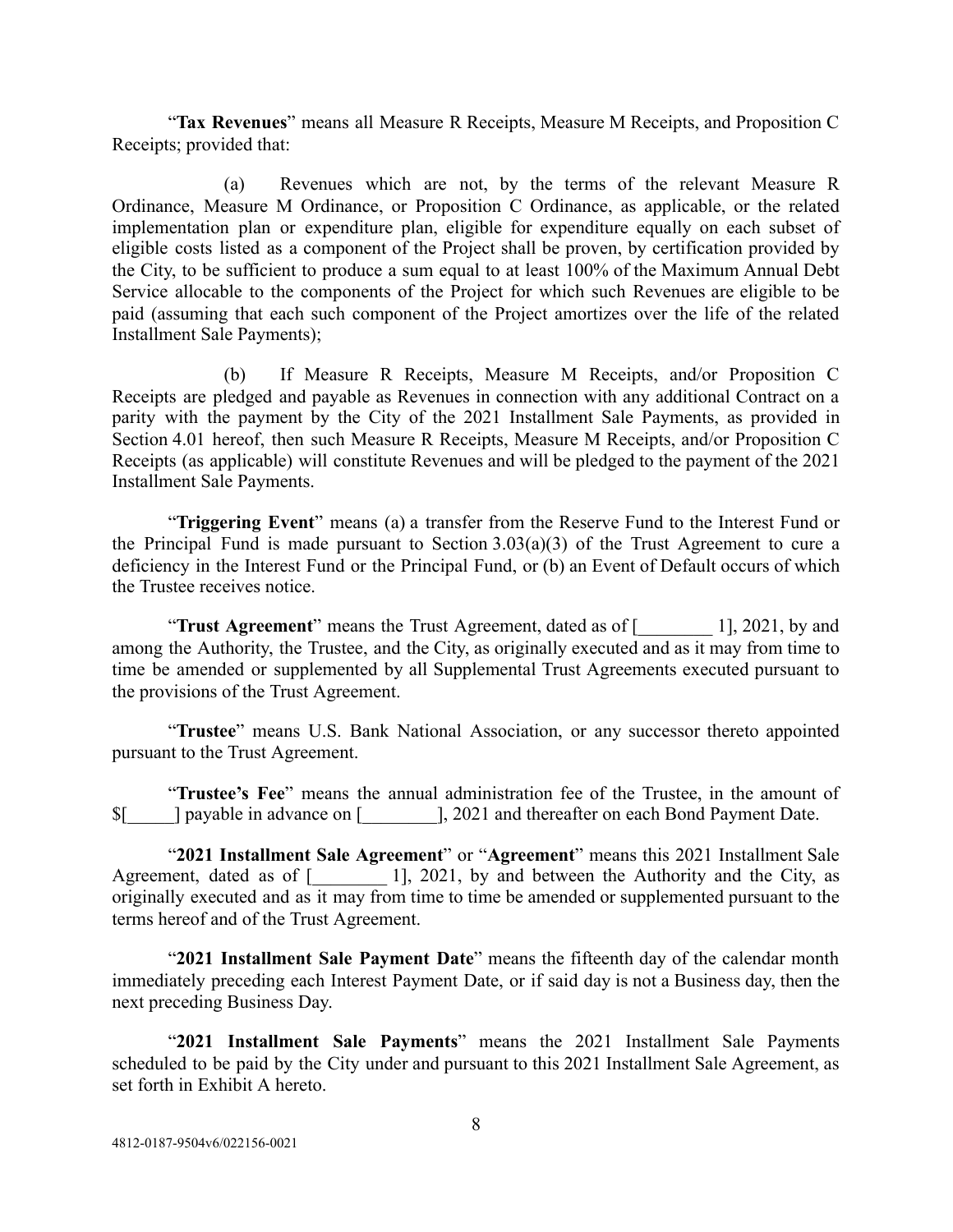<span id="page-11-1"></span><span id="page-11-0"></span>**Section I.02 Terms defined in the Trust Agreement**. Capitalized terms not otherwise defined herein have the meanings set forth in the Trust Agreement.

# **ARTICLE II THE PROJECT**

<span id="page-11-2"></span>**Section II.01 Completion and Sale of the Project.** The Authority hereby agrees to cause the Project and any additions or modifications thereto to be constructed, acquired and installed by the City as its agent, and hereby appoints the City to act on its behalf as its agent hereunder. The City agrees to transfer whatever real or personal property interest it may possess which may be required in order for the Authority to effect the Project. The City hereby agrees to enter into such engineering, design, construction, and other professional contracts and purchase orders as may be necessary, as agent for the Authority, to provide for the construction and completion of the Project in accordance with all applicable laws. The City hereby agrees that as such agent it will cause the Project to be diligently completed after the deposit of funds in the Project Fund for such purpose pursuant to Section 2.11 of the Trust Agreement, and that it will use its best efforts to complete the Project by [ ], except for unforeseeable delays use its best efforts to complete the Project by  $\lceil$ beyond the reasonable control of the City. The Authority hereby agrees to sell, and hereby sells, the Project to the City. The City hereby agrees to purchase, and hereby purchases, the Project from the Authority. Notwithstanding the foregoing, it is hereby expressly understood and agreed that the Authority shall be under no liability of any kind or character whatsoever for the payment of any costs or expenses incurred by the City (whether as agent for the Authority or otherwise) for the completion of the Project and that all such costs and expenses shall be paid by the City, regardless of whether the funds deposited in the Project Fund are sufficient to cover all such costs.

<span id="page-11-3"></span>**Section II.02 Additions, Deletions and Substitutions to the Project.** The City may add, delete or substitute other improvements for the facilities listed in Exhibit B hereto, by filing with the Authority and Trustee a statement of the City Manager or other City Authorized Representative;

(a) identifying the improvements to be added, deleted, or substituted; and

(b) stating that the estimated costs of construction, acquisition and installation of the added, deleted or substituted improvements are not less than such costs for the previously planned improvements and/or the Authority has sufficient funds advanced by the City or Bond proceeds to construct and/or acquire the substituted or added improvements; and

(c) stating that such added, deleted or substituted improvements will not reduce the 2021 Installment Sale Payments payable hereunder or adversely affect the payment of principal of and interest on the Bonds; and

(d) the City has received approval from the Los Angeles County Metropolitan Transportation Authority of such added, deleted or substituted improvements as a Measure M Project, a Measure R Project, and/or a Proposition C Project in accordance with the applicable Borrowing Guidelines established by the Los Angeles County Metropolitan Transportation Authority.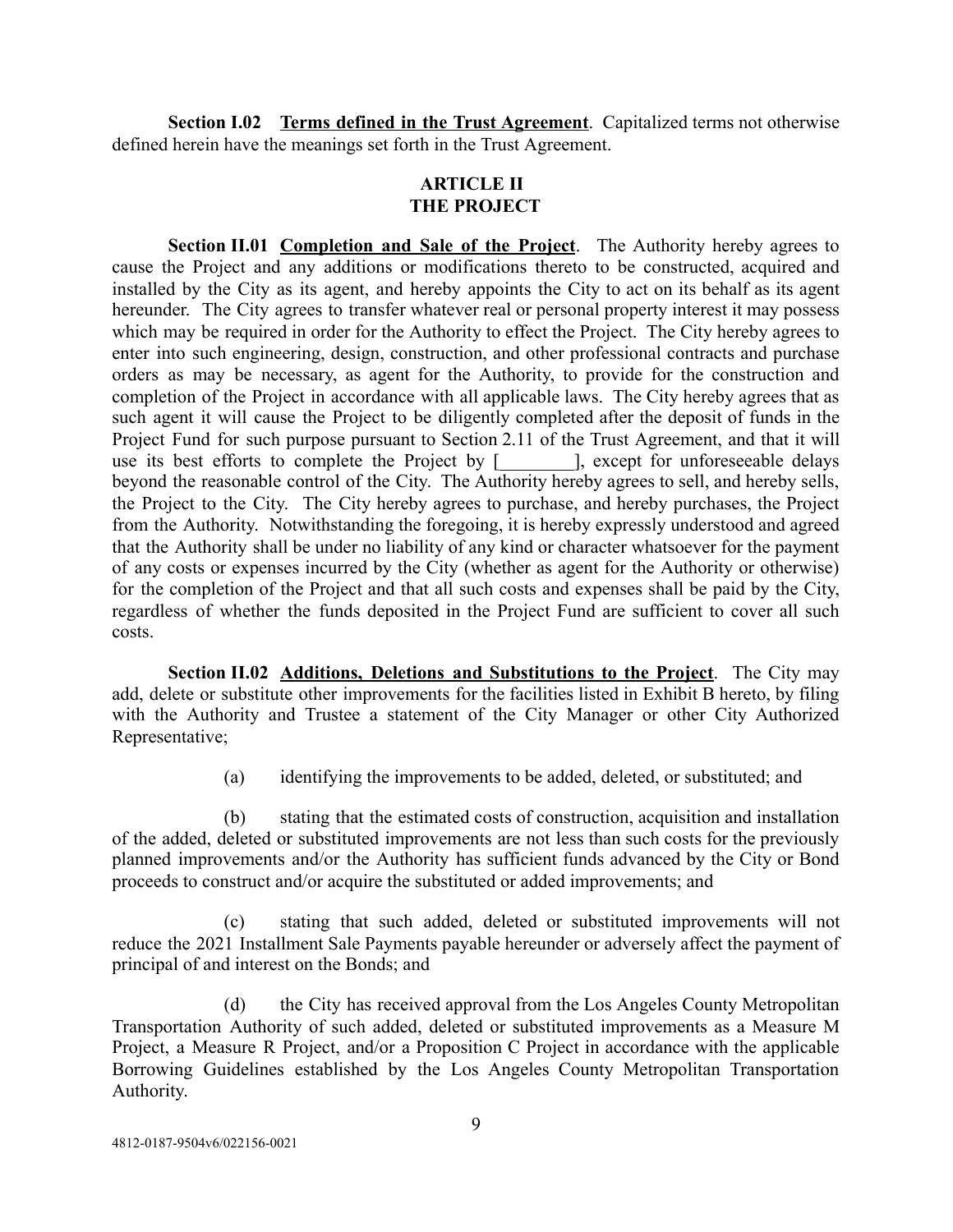<span id="page-12-0"></span>**Section II.03** Title. All right, title and interest in the Project shall vest in the City immediately upon the acquisition or construction thereof. Such vesting shall occur without further action by the Authority or the City and the Authority shall, if requested by the City or if necessary to assure such automatic vesting deliver any and all documents required to assure such vesting.

### **ARTICLE III**

## <span id="page-12-1"></span>**2021 INSTALLMENT SALE PAYMENTS; ADMINISTRATION FEE**

### **Section III.01 Purchase Price and Administration Fee** .

<span id="page-12-2"></span>(a) The Purchase Price to be paid by the City to the Authority hereunder is the sum of the principal amount of the City's obligation hereunder plus the interest to accrue on the unpaid balance of such principal amount from the date hereof over the term hereof, subject to prepayment as provided in Section 3.05.

(b) The principal amount of the Purchase Price to be paid by the City to the Authority hereunder is  $$$ [].

(c) The interest to accrue on the unpaid balance of the principal amount of the Purchase Price shall be equal to the interest payable on the Bonds as provided in Section 2.02 of the Trust Agreement, and shall be paid by the City as and constitute interest paid on the principal amount of the City's obligations hereunder.

(d) In addition, the City shall pay the Administration Fee for the administrative cost of the Project.

<span id="page-12-3"></span>**Section III.02 Payment of 2021 Installment Sale Payments and Administration Fee** . The City shall, subject to prepayment as provided in Section 3.05, pay the Authority or the Trustee, as appropriate, the Purchase Price, without offset or deduction of any kind, by paying (i) the principal installments of the 2021 Installment Sale Payments, which principal installments shall be due annually on each Bond Payment Date, (ii) the interest installments of the 2021 Installment Sale Payments, which interest installments shall be due semiannually on each Interest Payment Date and (iii) the Administration Fee which shall be due annually on each Bond Payment Date. The 2021 Installment Sale Payments Schedule is set forth in Exhibit A attached hereto. Each 2021 Installment Sale Payment and the Administration Fee shall be payable on and shall be required to be deposited with the Trustee on or before the fifteenth day of the calendar month immediately preceding its due date. In order to implement the foregoing, the City shall make the transfers to the Trustee required by Section 3.04 hereof.

The obligation of the City to pay the Purchase Price by paying the 2021 Installment Sale Payments, including the Administration Fee, is, subject to Section 8.01, absolute and unconditional, and until such time as the 2021 Installment Sale Payments shall have been paid in full (or provision for the payment thereof shall have been made pursuant to Section 7.01), the City will not discontinue or suspend any 2021 Installment Sale Payments or Administration Fee required to be paid by it under this Section when due, whether or not the Project or any part thereof is complete, or its use is suspended, interfered with, reduced, curtailed, or terminated in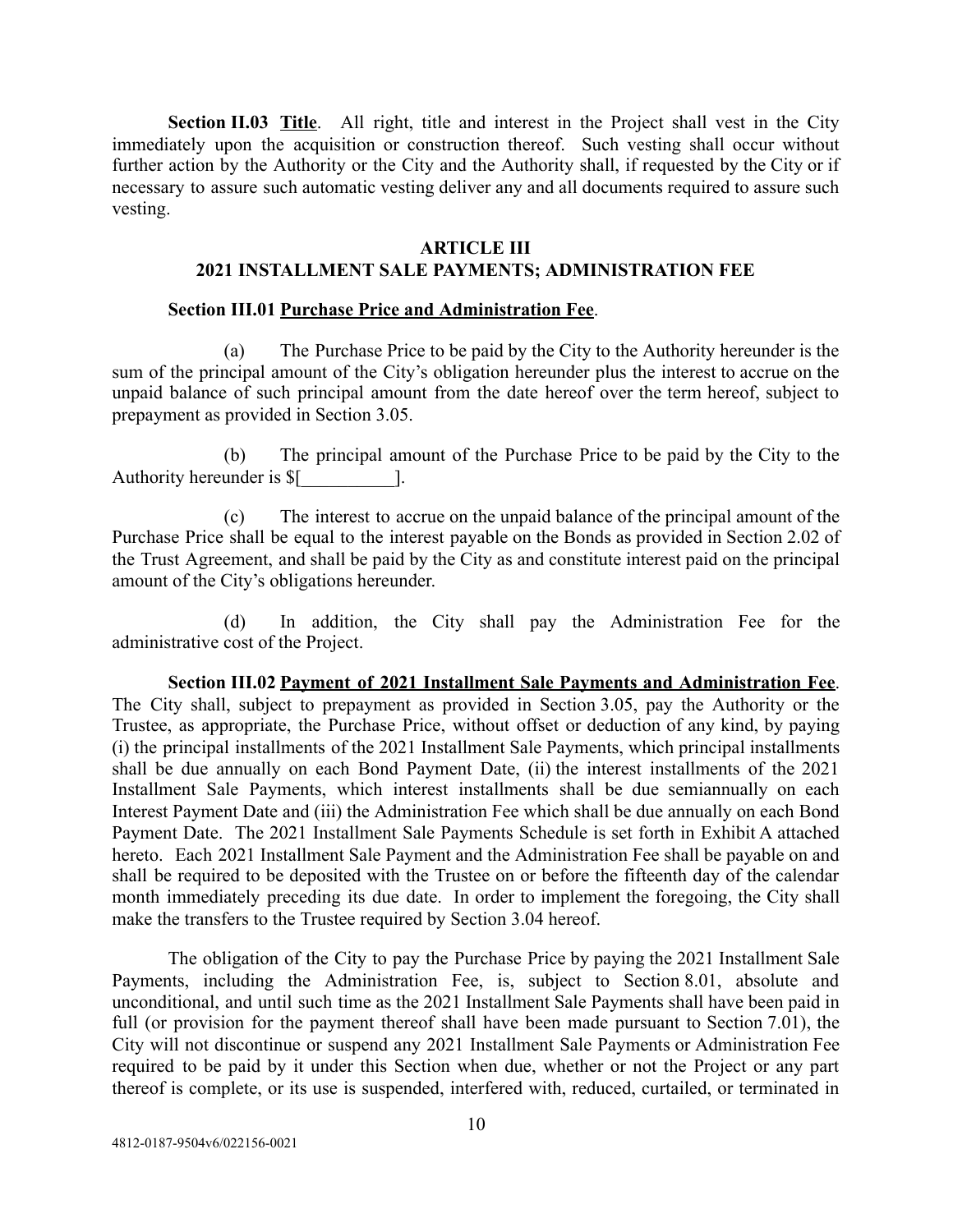whole or in part, and such payments shall not be subject to reduction whether by offset or otherwise and shall not be conditional upon the performance or nonperformance by any party to any agreement for any cause whatsoever.

<span id="page-13-0"></span>**Section III.03 Pledged Tax Fund.** In order to carry out and effectuate the obligation of the City contained herein to pay the 2021 Installment Sale Payments and the Administration Fee, the City established the "City of Compton Pledged Tax Fund" as Fund No. [\_\_\_\_] (the "Pledged Tax Fund") and within the Pledged Tax Fund, the "Measure R Receipts Account," the "Measure M Receipts Account," and the "Proposition C Receipts Account," as account numbers  $\qquad \qquad$ 

\_, and \_\_\_\_\_\_\_, respectively, which fund and accounts therein the City agrees and covenants to maintain so long as any Installment Sale Payments remain unpaid. The Measure R Receipts Account, the Measure M Receipts Account, and the Proposition C Receipts Account shall at all times be subject to the Lockbox Agreements. All money on deposit in the Pledged Tax Fund and the accounts therein shall be applied and used only as provided herein. The City agrees and covenants that (i) all Measure R Receipts received by it shall be deposited when and as received in the Measure R Receipts Account, (ii) all Measure M Receipts received by it shall be deposited when and as received in the Measure M Receipts Account, and (iii) all Proposition C Receipts received by it shall be deposited when and as received in the Proposition C Receipts Account.

The City covenants and agrees to use and apply all Measure R Receipts, Measure M Receipts, and Proposition C Receipts as received on an annual basis to the payment of Installment Sale Payments prior to any other expenditure of such Tax Revenues, subject to the release for expenditure as provided in this section below and only in an amount not exceeding the Measure R Receipts, the Measure M Receipts, and the Proposition C Receipts.

[The City covenants and agrees to include all amounts reimbursable to the Insurer (as more fully described in the Trust Agreement) and Policy Costs (as more fully described in the Trust Agreement) in its calculation of Installment Sale Payments and shall pay all such payments from the Tax Revenues.]

All of the Tax Revenues and all money in the Pledged Tax Fund and in the funds or accounts so specified and provided for in this Agreement are hereby irrevocably pledged to the punctual payment of the 2021 Installment Sale Payments and the Administration Fee, and the Tax Revenues and moneys in the Pledged Tax Fund shall not be used for any other purpose while any of the 2021 Installment Sale Payments remain outstanding, subject to the provisions of this Agreement permitting application thereof for the purposes and on the terms and conditions set forth herein. This pledge shall constitute a first lien on the Tax Revenues and moneys in the Pledged Tax Fund for the payment of the 2021 Installment Sale Payments and the Administration Fee in accordance with the terms thereof. Notwithstanding anything to the contrary set forth in this Agreement, (a) the Measure M Receipts shall only be available to pay 2021 Installment Sale Payments to the extent such 2021 Installment Sale Payments are attributable to a Measure M Project, (b) the Measure R Receipts shall only be available to pay 2021 Installment Sale Payments to the extent such 2021 Installment Sale Payments are attributable to a Measure R Project, and (c) the Proposition C Receipts shall only be available to pay 2021 Installment Sale Payments to the extent such 2021 Installment Sale Payments are attributable to a Proposition C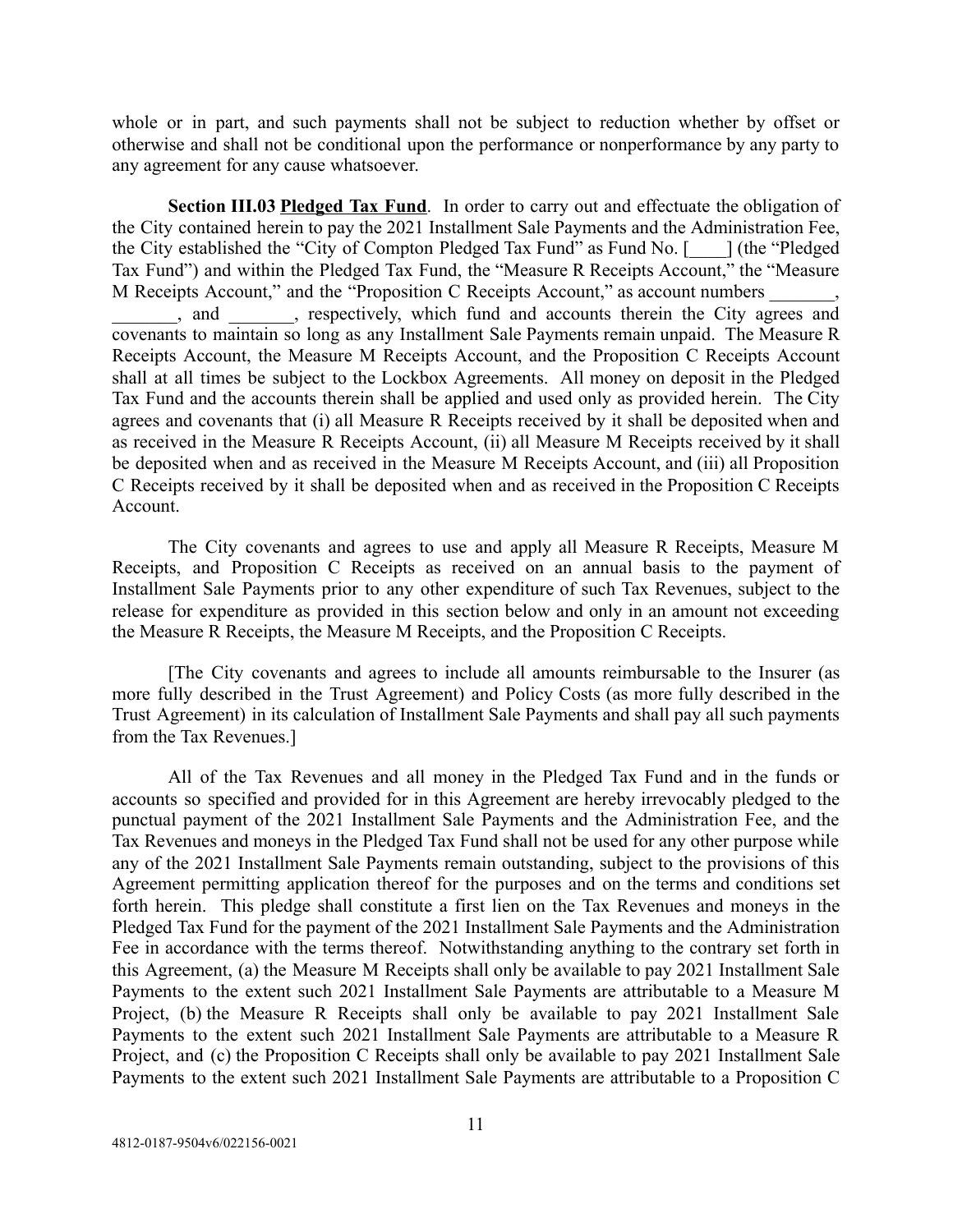Project, as reflected in a Certificate of an Authorized City Representative delivered to the Trustee.

Notwithstanding the foregoing, the City may at any time transfer to the Trustee for deposit in the Revenue Fund Other Available Revenues, and if and when so deposited, all such Other Available Revenues deposited in the Revenue Fund shall be irrevocably pledged to the payment of Installment Sale Payments and shall serve to offset Tax Revenues needed to pay 2021 Installment Sale Payments and the Administration Fee.

### **Section III.04 Transfers to Trustee for Deposits under the Trust Agreement** .

<span id="page-14-0"></span>(a) During any period that is not a Diversion Period, the City shall transfer, or cause to be transferred, on the [fifth  $(5<sup>th</sup>)$ ] day of every month (or the next Business Day if such day is not a Business Day), from amounts on deposit in the Pledged Tax Fund to the Trustee for deposit in the Revenue Fund an amount sufficient for the Trustee to make the deposits, if any, required to be made pursuant to paragraphs  $(1)$ ,  $(2)$ ,  $(3)$ , and  $(4)$  of Section 3.03(b) of the Trust Agreement. The City shall only be required to make transfers pursuant to this Section 3.04(a) to the extent of amounts on deposit in the Pledged Tax Fund.

(b) During any period that is not a Diversion Period, on or after the [sixteenth] day of each month and after the transfers described in subsection (b) of this Section 3.04 have been made, and provided that sufficient amounts have been transferred by the City to the Trustee to enable the Trustee to make the deposits, if any, required by paragraphs (1), (2), (3), and (4) of Section 3.03(b) of the Trust Agreement, then all moneys remaining in the Pledged Tax Fund shall be released from the pledge and lien in favor of the 2021 Installment Sale Payments and the Installment Sale Payments and the City may withdraw any such amounts on deposit in the Pledged Tax Fund and use such moneys for any purpose permitted by applicable law, including without limitation uses permitted by the Measure M Ordinance, the Measure R Ordinance, and the Proposition C Ordinance, as applicable.

(c) During any Diversion Period, the City shall transfer, or cause to be transferred, on a daily basis, all amounts on deposit in the Pledged Tax Fund to the Trustee for deposit in the Revenue Fund.

<span id="page-14-1"></span>**Section III.05 <u>Prepayment of 2021</u> Installment Sale Payments**. The City may optionally prepay the 2021 Installment Sale Payments in accordance with Section 2.03(a) of the Trust Agreement. Notwithstanding any such prepayment, the City shall not be relieved of its obligations hereunder, including without limitation its obligations under Sections 3.01, 3.02, 3.03 and 3.04 hereof, until the Purchase Price and all Administration Fees shall have been fully paid (or provision for payment thereof shall have been provided in accordance with Article VII hereof).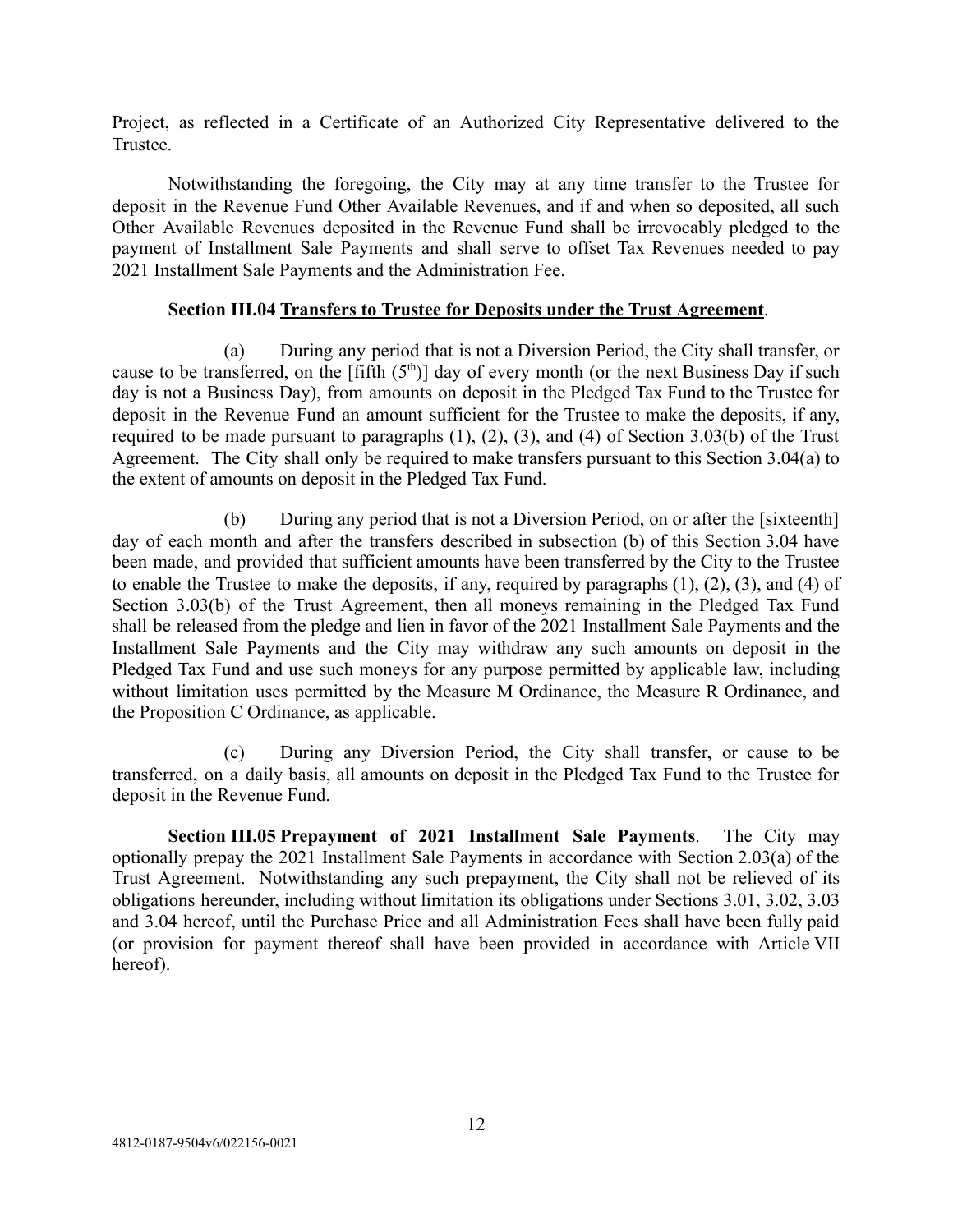## **ARTICLE IV ADDITIONAL CONTRACTS**

### <span id="page-15-0"></span>**Section IV.01 Additional Contracts** .

<span id="page-15-1"></span>(a) So long as the City is not in default hereunder, the City may at any time execute any Contract creating obligations that are payable from the Tax Revenues on a parity with the 2021 Installment Sale Payments, provided that the Tax Revenues (to the extent pledged to the payment of such obligations), for the Fiscal Year next preceding the date of the adoption by the City Council of the resolution authorizing the execution of such Contract, or for any more recent period of twelve (12) consecutive months, as evidenced by both a calculation prepared by the City and a special report prepared by an Independent Certified Public Accountant on such calculation on file with the City shall have produced a sum equal to at least 150% of the Maximum Annual Debt Service on this Agreement and any other Contract outstanding after the execution of such amendment or proposed Contract. [Policy Costs due and owing to the Insurer shall be included in the Maximum Annual Debt Service requirement for purposes of the foregoing calculation and the calculation of Maintenance of Tax Revenues in Section 5.04 of this Agreement.].

(b) Notwithstanding the foregoing subsection (a) of this Section 4.01, the City may incur Contracts to refund outstanding 2021 Installment Sale Payments or outstanding Contracts if, after giving effect to the application of the proceeds thereof, total Debt Service will not be increased in any Fiscal Year in which this Agreement or Contracts (outstanding on the date of incurrence of such refunding Contracts, but excluding such refunding Contracts) not being refunded are outstanding.

(c) Nothing herein shall preclude the City from issuing any bonds or notes or executing contracts under which the payments from Tax Revenues are subordinate to any of the 2021 Installment Sale Payments or any Contracts of the City.

### **ARTICLE V**

## <span id="page-15-2"></span>**REPRESENTATIONS AND COVENANTS OF THE CITY AND THE AUTHORITY**

<span id="page-15-3"></span>**Section V.01 Authority; Compliance with 2021 Installment Sale Agreement and Trust Agreement**. The City is a municipal corporation organized and existing under the Constitution of the State of California, with full legal right, power and authority to execute, deliver and perform its obligations under this Agreement, and compliance with the provision hereof will not materially conflict with or constitute a material breach of or default under any applicable provision of law, or any applicable regulation or agreement to which the City is a party or may be subject.

The City will punctually pay the 2021 Installment Sale Payments in strict conformity with the terms hereof, and will faithfully observe and perform all the agreements, conditions, covenants, and terms contained herein and required to be observed and performed by it. The City will faithfully observe and perform all obligations and covenants set forth in the Lockbox Agreements for the benefit of the owners of the Bonds. The City will not terminate this Agreement or the Lockbox Agreements for any cause including, without limiting the generality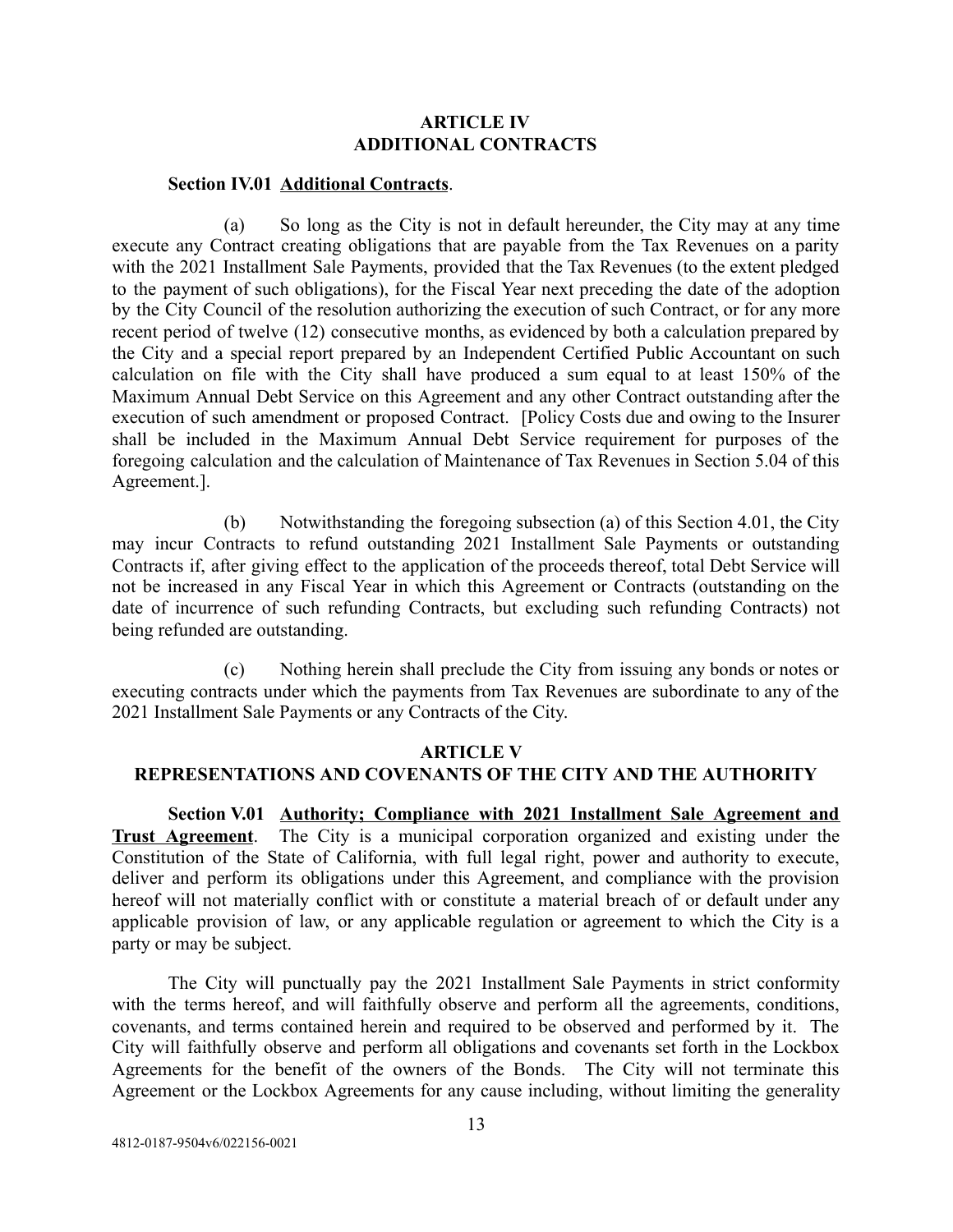of the foregoing, any acts or circumstances that may constitute failure of consideration, destruction of or damage to the Project, commercial frustration of purpose, any change in the tax or other laws of the United States of America or of the State of California or any political subdivision of either or any failure of the Authority to observe or perform any agreement, condition, covenant, or term contained herein required to be observed and performed by it, whether express or implied, or any duty, liability, or obligation arising out of or connected herewith or the insolvency, or deemed insolvency, or bankruptcy or liquidation of the Authority or any force majeure, including Acts of God, tempest, storm, earthquake, war, rebellion, riot, civil disorder, acts of public enemies, blockade or embargo, strikes, industrial disputes, lockouts, lack of transportation facilities, fire, explosion, or acts or regulations of governmental authorities.

The Authority will faithfully observe and perform all the agreements, conditions, covenants and terms contained in the Trust Agreement required to be observed and performed by it, and it is expressly understood and agreed by and among the parties to this Agreement and the Trust Agreement that each of the agreements, conditions, covenants and terms contained in each such agreement is an essential and material term of the obligation of the City to repay the costs of the Project, including the costs and expenses incidental thereto, paid by the Authority pursuant to, and in accordance with, and as authorized under law and this Agreement.

<span id="page-16-0"></span>**Section V.02 Use of Proceeds of the Bonds**. The Authority and the City agree that the proceeds of the Bonds deposited in the Project Fund will be used by the City, as agent for the Authority, to pay the costs of the Project, including the incidental costs and expenses related thereto, as provided herein and in the Trust Agreement. The City shall comply in all material respects with the requirements and restrictions set forth in the Measure M Ordinance, the Measure R Ordinance, and the Proposition C Ordinance, as applicable, and all other rules and requirements established from time to time by the Los Angeles County Metropolitan Transportation Authority, or any successor entity, with respect to the use of the Tax Revenues to pay costs of the Project.

<span id="page-16-1"></span>**Section V.03 Against Encumbrances**. The City will pay or cause to be paid when due all sums of money that may become due or purporting to be due for any labor, services, materials, supplies, or equipment furnished, or alleged to have been furnished, to or for the City payable from the Tax Revenues or which may impair the security for the 2021 Installment Sale Payments and will keep the Tax Revenues free of any and all liens against any portion of the Tax Revenues. In the event any such lien attaches to or is filed against any portion of the Tax Revenues, the City will cause each such lien to be fully discharged and released at the time the performance of any obligation secured by any such lien matures or becomes due, except that if the City desires to contest any such lien it may do so. If any such lien shall be reduced to final judgment and such judgment or any process as may be issued for the enforcement thereof is not promptly stayed, or if so stayed and such stay thereafter expires, the City will forthwith pay or cause to be paid and discharged such judgment. The City will, to the maximum extent permitted by law, indemnify and hold the Authority and the Trustee harmless from, and defend each of them against, any claim, demand, loss, damage, liability, or expense (including attorneys' fees) as a result of any such lien or claim of lien against any portion of the Tax Revenues.

Notwithstanding the foregoing, the City may pledge, encumber, or otherwise secure its obligations with the Tax Revenues, provided that, except as permitted by Section 4.01 hereof, in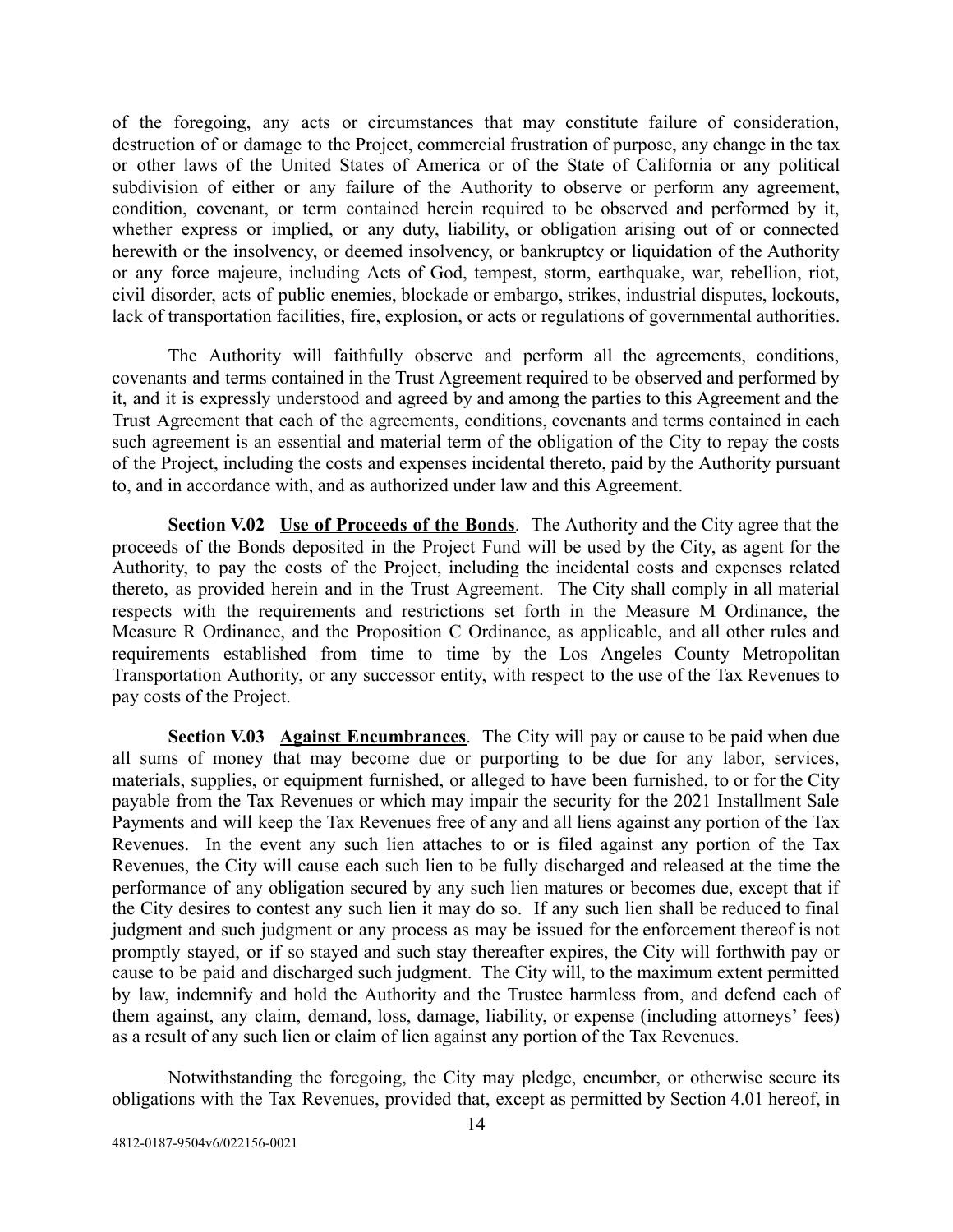all instances any such pledge, lien, or security is wholly subordinate and junior to the obligations of the City contained herein.

<span id="page-17-0"></span>**Section V.04 Maintenance of Tax Revenues**. The City will use its best efforts to comply with all provisions of law and any regulations issued thereunder relating to the Tax Revenues, including, but not limited to, the Measure R Ordinance, the Measure M Ordinance, and the Proposition C Ordinance, and will take any and all reasonable actions required in order to maintain the City's ability to receive the Tax Revenues and apply the same as provided herein.

The City covenants and agrees to take all actions and make all submittals and filings required to obtain all required approvals from the Los Angeles County Metropolitan Transportation Authority necessary to ensure timely distribution of the Tax Revenues to the City or relating to the use of the Tax Revenues to pay 2021 Installment Sale Payments, Administration Fees, and otherwise as described under this Agreement.

<span id="page-17-1"></span>**Section V.05 Tax Covenants**. The City will not directly or indirectly use or permit the use of the proceeds of the obligation provided herein or any other funds of the City or take or omit to take any action which would cause such obligation to be an "arbitrage bond" within the meaning of Section 148 of the Code, or a "federally-guaranteed obligation" under Section 149(b) of the Code, or a "private activity bond" as described in Section 141 of the Code. To that end, so long as any 2021 Installment Sale Payments are unpaid, the City will comply with all requirements of such sections of the Code to the extent applicable to the obligation provided herein and with the provisions of the Tax Certificate. Upon calculation by the Rebate Analyst of a Rebate Amount, the City shall, from any source of available funds, immediately transfer an amount of money equal to the Rebate Amount to the Trustee for deposit in the Rebate Fund established pursuant to Section 4.04 of the Trust Agreement.

The Authority and the City will at all times do and perform all acts and things permitted by law which are necessary or desirable in order to assure that the interest on the Bonds will not be included in the gross income of the owners of such bonds for federal income tax purposes under the Code and will take no action that would result in such interest being so included.

<span id="page-17-2"></span>**Section V.06 Prompt Completion of the Project**. The City will take all necessary and appropriate steps to complete the Project, as agent of the Authority, with all practicable dispatch and in an expeditious manner and in conformity with law so as to complete the same as soon as possible.

## **Section V.07 Accounting Records and Financial Statements** .

<span id="page-17-3"></span>(a) The City will keep appropriate accounting records in which complete and correct entries shall be made of all transactions relating to the Tax Revenues and the Project, which records shall be available for inspection by the Authority and the Trustee at reasonable hours and under reasonable conditions.

(b) The City will prepare and file with the Trustee annually within six months after the close of each Fiscal Year or, if not then available, as soon thereafter as possible, audited financial statements of the City for the preceding Fiscal Year.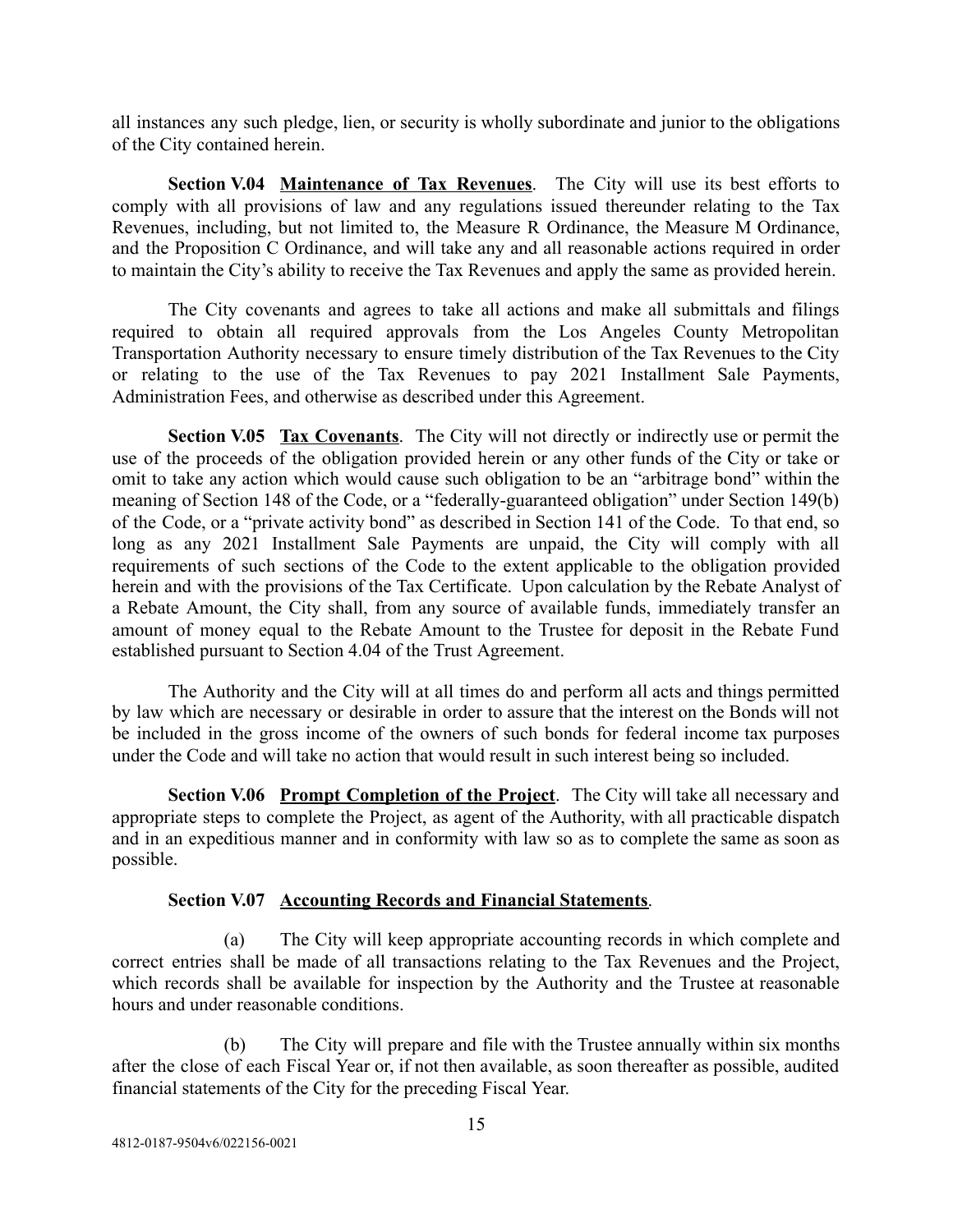<span id="page-18-0"></span>**Section V.08 Protection of Security and Rights of the Authority and the Trustee** . The City will preserve and protect the security hereof and the rights of the Authority and the Trustee to the 2021 Installment Sale Payments hereunder and will warrant and defend such rights against all claims and demands of all persons.

<span id="page-18-1"></span>**Section V.09 Further Assurances** . The City will adopt, deliver, execute, and make any and all further assurances, instruments, and resolutions as may be reasonably necessary or proper to carry out the intention or to facilitate the performance hereof and for the better assuring and confirming unto the Authority of the rights and benefits provided to it herein.

<span id="page-18-2"></span>**Section V.10 Continuing Disclosure.** The City hereby covenants and agrees that it will enter into and comply with and carry out all of the provisions of the Continuing Disclosure Agreement. Notwithstanding any other provision of this 2021 Installment Sale Agreement, failure of the City to comply with the Continuing Disclosure Agreement shall not be considered an Event of Default hereunder; however, the Trustee shall, at the written request of any Participating Underwriter (as defined in the Continuing Disclosure Agreement) or the Owner of at least 25% aggregate principal amount in Outstanding Bonds, or any Owner or Beneficial Owner may take such actions as may be necessary and appropriate, including seeking specific performance by court order, to cause the City to comply with its obligations under this Section. For purposes of this Section, "Beneficial Owner" means any person which has the power, directly or indirectly, to vote or consent with respect to, or to dispose of ownership of, any Bonds (including persons holding Bonds through nominees, depositories or other intermediaries).

# **ARTICLE VI EVENTS OF DEFAULT AND REMEDIES**

<span id="page-18-4"></span><span id="page-18-3"></span>**Section VI.01 Events of Default and Acceleration of Principal.** If one or more of the following "Events of Default" shall happen, that is to say --

(1) if default shall be made in the due and punctual payment of any 2021 Installment Sale Payment when and as the same shall become due and payable;

(2) if default shall be made by the City in the performance of any of the agreements or covenants contained herein required to be performed by it, and such default shall have continued for a period of 30 days after the City shall have been given notice in writing of such default by the Authority or the Trustee;

(3) if the City shall file a petition or answer seeking arrangement or reorganization under the federal bankruptcy laws or any other applicable law of the United States of America or any state therein, or if a court of competent jurisdiction shall approve a petition filed with or without the consent of the City seeking arrangement or reorganization under the federal bankruptcy laws or any other applicable law of the United States of America or any state therein, or if under the provisions of any other law for the relief or aid of debtors any court of competent jurisdiction shall assume custody or control of the City or of the whole or any substantial part of its property; or

(4) acceleration of Installment Sale Payments under any Contracts;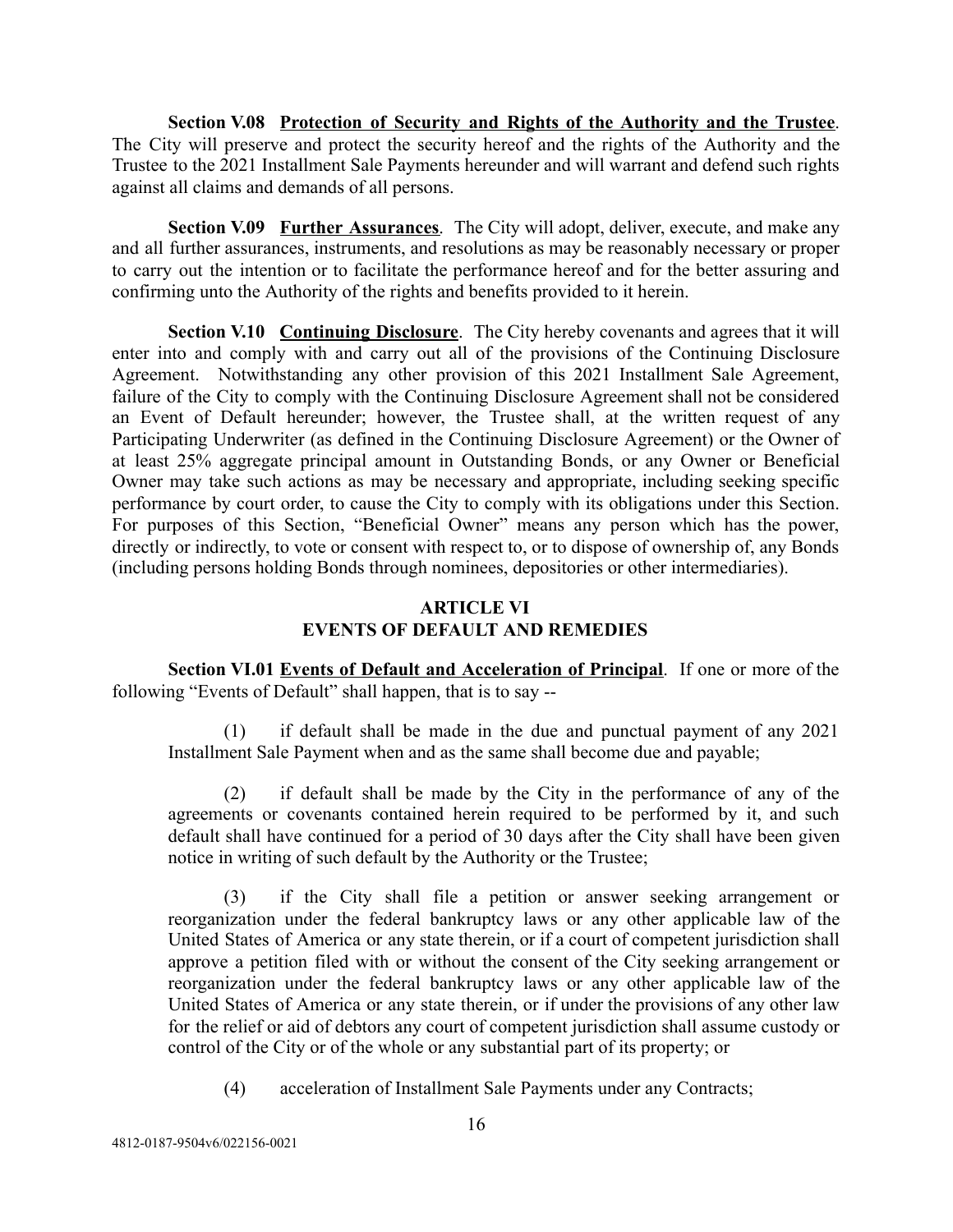then and in each and every such case during the continuance of such Event of Default specified in clause (1) above, the Trustee shall, and for any other such Event of Default the Trustee may, by notice in writing to the City, declare the entire principal amount of the unpaid 2021 Installment Sale Payments and the accrued interest thereon to be due and payable immediately, and upon any such declaration the same shall become immediately due and payable, anything contained herein to the contrary notwithstanding. This subsection is subject to the condition, however, that if at any time after the entire principal amount of the unpaid 2021 Installment Sale Payments and the accrued interest thereon shall have been so declared due and payable and before any judgment or decree for the payment of the money due shall have been obtained or entered the City shall deposit with the Trustee a sum sufficient to pay the unpaid principal amount of the 2021 Installment Sale Payments due and payable prior to such declaration and the accrued interest thereon, with interest on such overdue installments at the rate or rates applicable to such unpaid principal amounts of the 2021 Installment Sale Payments if paid in accordance with their terms, and the reasonable expenses of the Trustee, and any and all other defaults known to the Trustee (other than in the payment of the entire principal amount of the unpaid 2021 Installment Sale Payments and the accrued interest thereon due and payable solely by reason of such declaration) shall have been made good or cured to the satisfaction of the Trustee or provision deemed by the Trustee to be adequate shall have been made therefor, then and in every such case the Trustee, by written notice to the City, may rescind and annul such declaration and its consequences; but no such rescission and annulment shall extend to or shall affect any sub-sequent default or shall impair or exhaust any right or power consequent thereon.

<span id="page-19-0"></span>**Section VI.02 Application of Tax Revenues Upon Acceleration.** All Tax Revenues upon the date of the declaration of acceleration by the Trustee as provided in Section 6.01 and all Tax Revenues thereafter received shall be applied in the following order --

First, to the payment of the costs and expenses of the Trustee and the Authority, if any, in carrying out the provisions of this article, including reasonable compensation to its agents, accountants, and counsel and including any indemnification expenses;

Second, to the payment of the interest then due and payable on the entire principal amount of the unpaid 2021 Installment Sale Payments, and, if the amount available shall not be sufficient to pay in full all such interest then due and payable, then to the payment thereof ratably, according to the amounts due thereon without any discrimination or preference;

Third, to the payment of the unpaid principal amount of the 2021 Installment Sale Payments which has become due and payable, whether on the original due date or upon acceleration, with interest on the overdue principal and interest amounts of the unpaid 2021 Installment Sale Payments at the rate or rates of interest then applicable to such 2021 Installment Sale Payments if paid in accordance with their terms, and, if the amount available shall not be sufficient to pay in full all the amounts due with respect to the 2021 Installment Sale Payments on any date, together with such interest, then to the payment thereof ratably, according to the principal amount due on such date, without any discrimination or preference; and

[Fourth , to the payment of amounts due to the Insurer not paid pursuant to Second and Third above.]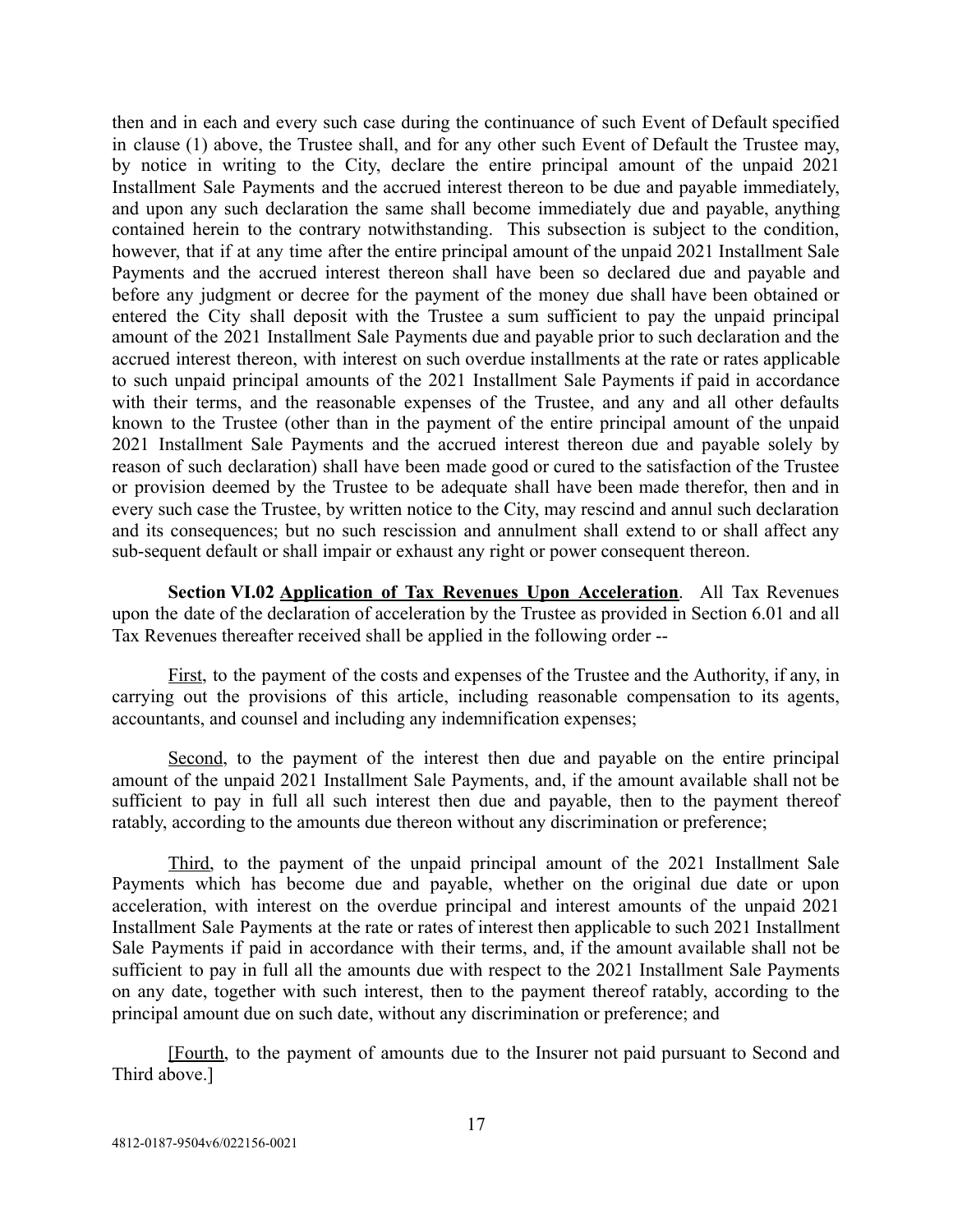### <span id="page-20-0"></span>**Section VI.03 Other Remedies** .

The Trustee shall have the right:

(a) by mandamus or other action or proceeding or suit at law or in equity to enforce its rights against the City or any City Council member, officer, or employee thereof, and to compel the City or any such City Council member, officer, or employee to perform and carry out its or his duties under law and the agreements and covenants required to be performed by it or him contained herein;

(b) by suit in equity to enjoin any acts or things which are unlawful or violate the rights of the Authority or the Trustee; or

(c) by suit in equity upon the happening of an Event of Default to require the City and City Council members, officers and employees to account as the trustee of an express trust.

<span id="page-20-1"></span>**Section VI.04 <u>Non-Waiver</u>**. Nothing in this article or in any other provision hereof shall affect or impair the obligation of the City, which is absolute and unconditional, to pay the 2021 Installment Sale Payments from the Tax Revenues to the Trustee at the respective due dates or upon prepayment, or shall affect or impair the right of the Trustee, which is also absolute and unconditional, to institute suit to enforce such payment by virtue of the contract embodied herein.

A waiver of any default or breach of duty or contract by the Trustee shall not affect any subsequent default or breach of duty or contract or impair any rights or remedies on any such subsequent default or breach of duty or contract. No delay or omission by the Trustee to exercise any right or remedy accruing upon any default or breach of duty or contract shall impair any such right or remedy or shall be construed to be a waiver of any such default or breach of duty or contract or an acquiescence therein, and every right or remedy conferred upon the Trustee by law or by this Article may be enforced and exercised from time to time and as often as shall be deemed expedient by the Trustee.

If any action, proceeding, or suit to enforce any right or exercise any remedy is abandoned or determined adversely to the Trustee, the Authority, the City, and the Trustee shall be restored to their former positions, rights, and remedies as if such action, proceeding, or suit had not been brought or taken.

<span id="page-20-2"></span>**Section VI.05 Remedies Not Exclusive.** No remedy herein conferred upon or reserved to the Trustee is intended to be exclusive of any other remedy, and each such remedy shall be cumulative and shall be in addition to every other remedy given hereunder or now or hereafter existing in law or in equity or by statute or otherwise and may be exercised without exhausting and without regard to any other remedy conferred by law. The exercise of remedies hereunder shall be subject to the provisions of the Trust Agreement, including Articles VII and IX thereof.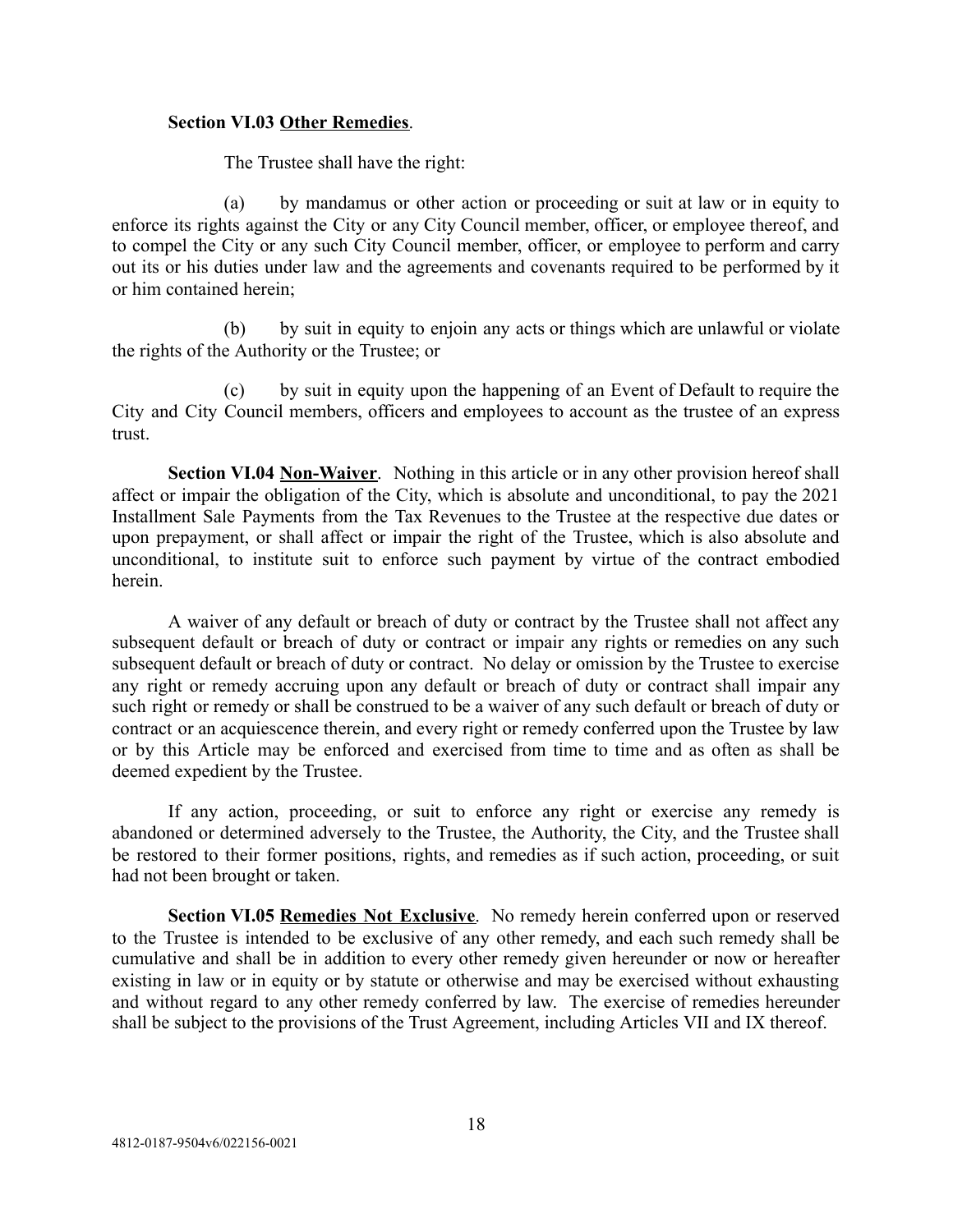## **ARTICLE VII DISCHARGE OF OBLIGATIONS**

#### <span id="page-21-0"></span>**Section VII.01 Discharge of Obligations** .

<span id="page-21-1"></span>(a) If the City shall pay or cause to be paid all the 2021 Installment Sale Payments at the times and in the manner provided herein,[ and all amounts owed the Insurer shall have been paid in full,] the right, title, and interest of the Authority herein and the obligations of the City hereunder shall thereupon cease, terminate, become void, and be completely discharged and satisfied.

(b) Any unpaid principal installment of the 2021 Installment Sale Payments shall, on its payment date or date of prepayment, be deemed to have been paid within the meaning of and with the effect expressed in subsection (a) of this section if the City makes payment of such 2021 Installment Sale Payments and the prepayment premium, if applicable, in the manner provided herein.

(c) All or any portion of unpaid principal installments of the 2021 Installment Sale Payments shall, prior to their payment dates or dates of prepayment, be deemed to have been paid within the meaning of and with the effect expressed in subsection (a) of this section if (i) notice is provided by the City to the Trustee as required by the Trust Agreement, (ii) there shall have been deposited with the Trustee either money in an amount which shall be sufficient, or Defeasance Obligations (as that term is defined in the Trust Agreement) which, together with money, if any, deposited with the Trustee, shall be sufficient, in the opinion of an Independent Certified Public Accountant, to pay when due the interest to become due with respect to the principal installments of such 2021 Installment Sale Payments and the principal installments of such 2021 Installment Sale Payments or such portions thereof on and prior to their payment dates or their dates of prepayment, as the case may be, and the prepayment premiums, if any, applicable thereto and (iii) an opinion of nationally recognized bond counsel is filed with the Trustee to the effect that the action taken pursuant to this subsection will not cause the interest on the Bonds to be includable in gross income under the Code for federal income tax purposes.

(d) After the payment of all 2021 Installment Sale Payments and prepayment premiums, if any, as provided in this section, and payment of all fees and expenses of the Trustee, the Trustee, upon request of the City, shall cause an accounting for such period or periods as may be requested by the City to be prepared and filed with the City and the Authority and shall execute and deliver to the City and the Authority all such instruments as may be necessary or desirable to evidence such total discharge and satisfaction of this 2021 Installment Sale Agreement, and the Trustee shall pay over and deliver to the City, as an overpayment of 2021 Installment Sale Payments, all such money or investments held by it pursuant to the Trust Agreement other than such money and such investments as are required for the payment or prepayment of the 2021 Installment Sale Payments, which money and investments shall continue to be held by the Trustee in trust for the payment of the 2021 Installment Sale Payments and shall be applied by the Trustee pursuant to the Trust Agreement.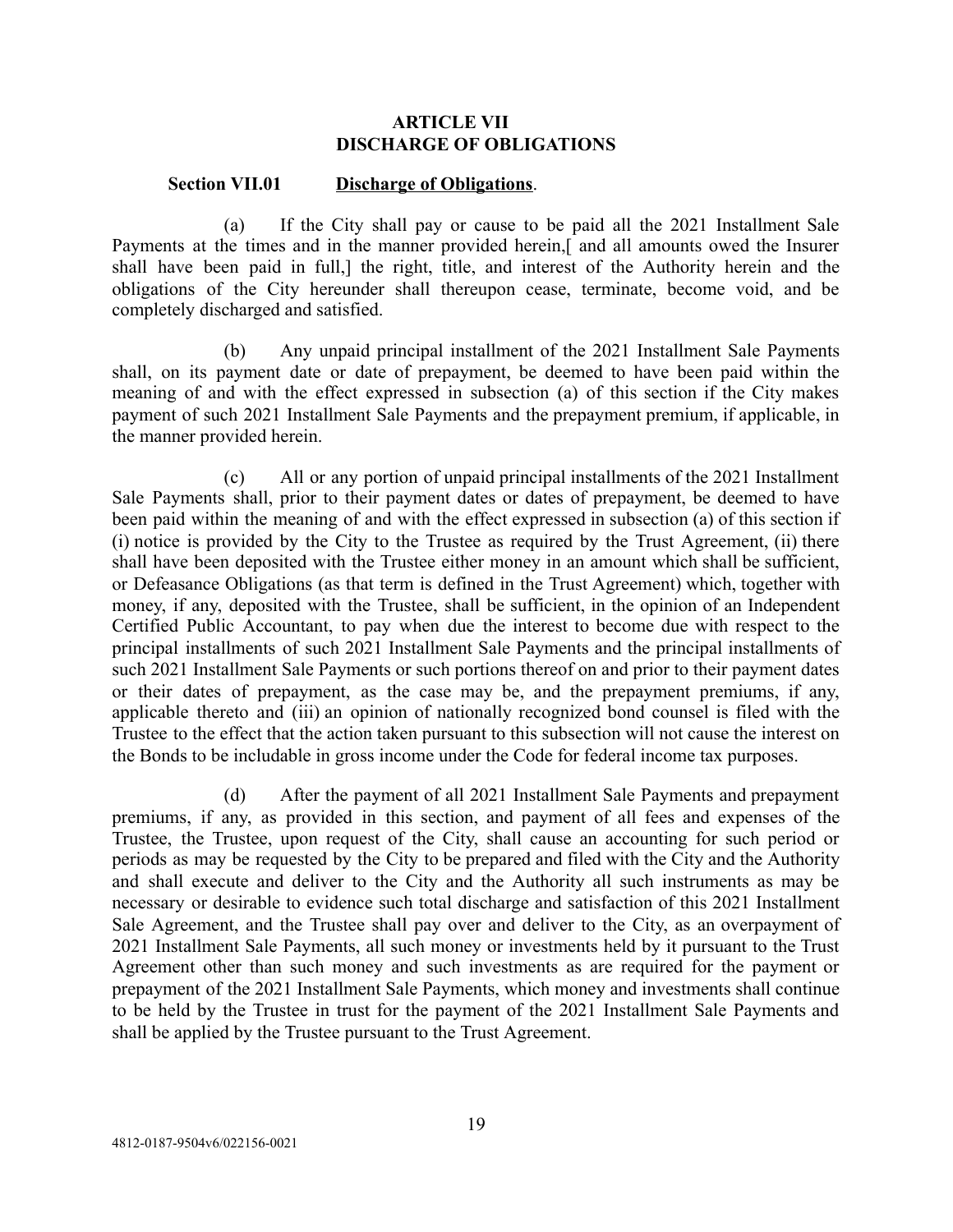### **ARTICLE VIII MISCELLANEOUS**

<span id="page-22-1"></span><span id="page-22-0"></span>**Section VIII.01 Liability of the City Limited to Tax Revenues** . Notwithstanding anything contained herein, the City shall not be required to advance any moneys derived from any source of income other than the Tax Revenues for the payment of the 2021 Installment Sale Payments or for the performance of any agreements or covenants required to be performed by it contained herein.

The obligation of the City to make the 2021 Installment Sale Payments is a special obligation of the City payable solely from the Tax Revenues as provided herein, and does not constitute a debt of the City or of the State of California or of any political subdivision thereof within the meaning of any constitutional or statutory debt limitation or restriction.

<span id="page-22-2"></span>**Section VIII.02 Benefits of this 2021 Installment Sale Agreement** . Nothing contained herein, expressed or implied, is intended to give to any person other than the Authority, the City, [the Insurer] or the Trustee any right, remedy, or claim under or pursuant hereto, and any agreement or covenant required herein to be performed by or on behalf of the Authority, the City, or the Trustee shall be for the sole and exclusive benefit of the other parties. [The Insurer is a third party beneficiary of this 2021 Installment Sale Agreement.]

<span id="page-22-3"></span>**Section VIII.03 Successor Is Deemed Included in all References to Predecessor** . Whenever either the Authority or the City or the Trustee is named or referred to herein, such reference shall be deemed to include the successor to the powers, duties, and functions that are presently vested in the Authority, the City, or the Trustee, and all agreements and covenants required hereby to be performed by or on behalf of the Authority, the City, or the Trustee shall bind and inure to the benefit of the respective successors thereof whether so expressed or not.

<span id="page-22-4"></span>**Section VIII.04 Waiver of Personal Liability**. No City Council member or City officer or employee shall be individually or personally liable for the payment of the 2021 Installment Sale Payment, but nothing contained herein shall relieve any City Council member or City officer or employee from the performance of any official duty provided by any applicable provisions of law or hereby.

<span id="page-22-5"></span>**Section VIII.05 Article and Section Headings, Gender and References** . The headings or titles of the several articles and sections hereof and the table of contents appended hereto shall be solely for convenience of reference and shall not affect the meaning, construction or effect hereof, and words of any gender shall be deemed and construed to include all genders. All references herein to "Articles," "Sections," "Exhibits" and other subdivisions or clauses are to the corresponding articles, sections, exhibits, subdivisions or clauses hereof; and the words "hereby," "herein," "hereof," "hereto," "herewith" and other words of similar import refer to this Agreement as a whole and not to any particular article, section, exhibit, subdivision, or clause hereof.

<span id="page-22-6"></span>**Section VIII.06 Partial Invalidity**. If any one or more of the agreements, covenants, or portions thereof required hereby to be performed by or on the part of the Authority or the City shall be contrary to law, then such agreement or agreements, such covenant or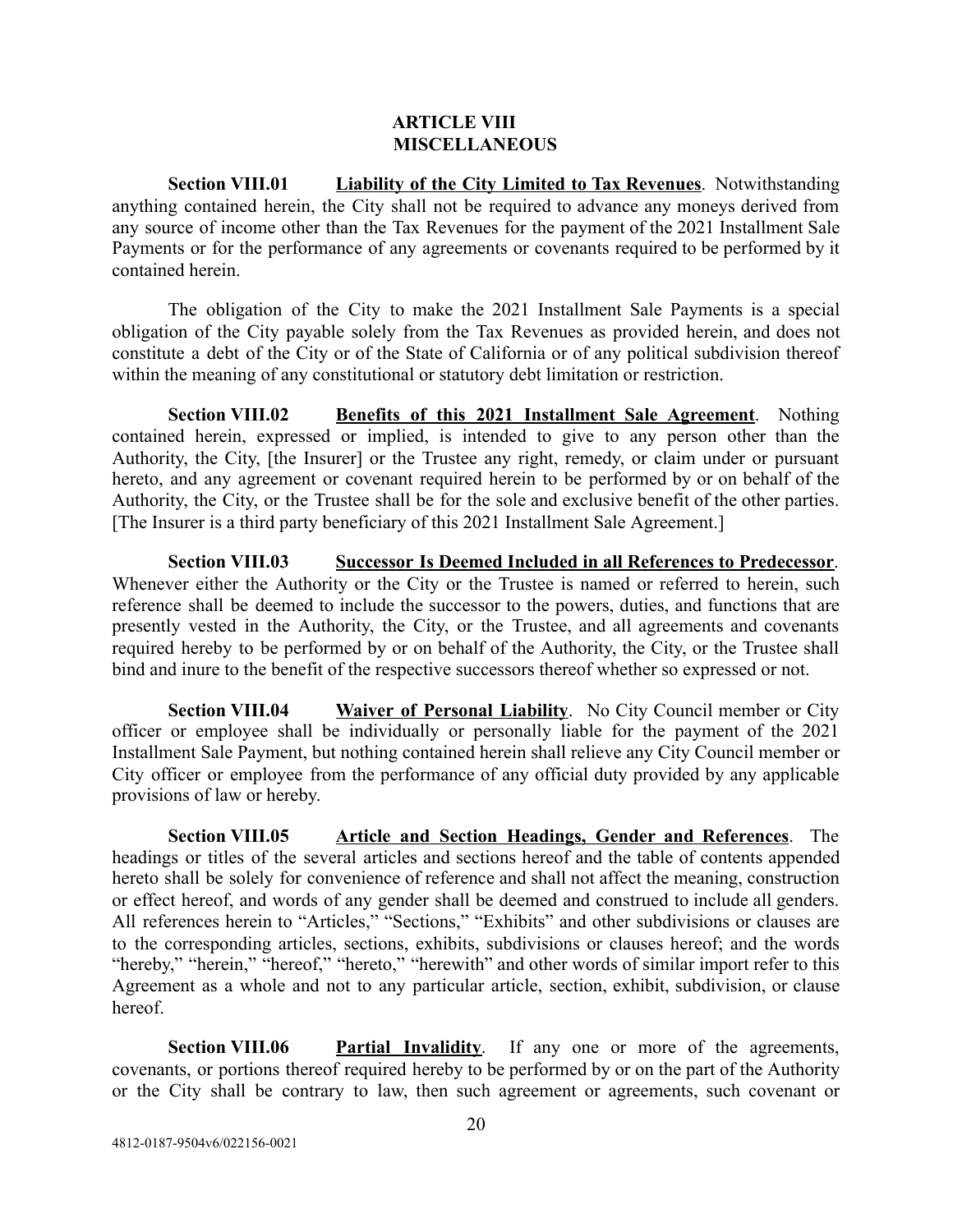covenants, or such portions thereof shall be null and void and shall be deemed separable from the remaining agreements and covenants or portions thereof and shall in no way affect the validity hereof. The Authority and the City hereby declare that they would have executed this 2021 Installment Sale Agreement, and each and every other article, section, paragraph, subdivision, sentence, clause, and phrase hereof irrespective of the fact that any one or more articles, sections, paragraphs, subdivisions, sentences, clauses, or phrases hereof or the application thereof to any person or circumstance may be held to be unconstitutional, unenforceable or invalid.

<span id="page-23-0"></span>**Section VIII.07 Assignment**. This Agreement and any rights hereunder shall be assigned by the Authority to the Trustee as provided in the Trust Agreement; to which assignment the City hereby expressly acknowledges and consents. Any other assignment without the consent of the Trustee [and the Insurer] shall be void.

<span id="page-23-1"></span>**Section VIII.08 Net Contract**. This Agreement shall be deemed and construed to be a net contract, and the City shall pay absolutely net during the term hereof the 2021 Installment Sale Payments and all other payments required hereunder, free of any deductions and without abatement, diminution or set-off whatsoever.

<span id="page-23-2"></span>**Section VIII.09 California Law**. This Agreement shall be construed and governed in accordance with the laws of the State of California.

<span id="page-23-3"></span>**Section VIII.10 Indemnification**. The City shall, to the full extent then permitted by law, indemnify, protect, hold harmless, save and keep harmless the Authority and its directors, officers, and employees and the Trustee and its directors, officers, and employees from and against any and all liability, obligations, losses, claims, and damages whatsoever, regardless of the cause thereof, and expenses in connection therewith, including, without limitation, reasonable counsel fees and expenses, penalties and interest arising out of or as the result of the completion of the Project, the financing of the Project, and any portion thereof, or any accident in connection with the operation, use, condition, or possession of the Project, or any portion thereof, resulting in damage to property or injury to or death to any person including, without limitation, any claim alleging latent and other defects, whether or not discoverable by the City or the Authority; any claim for patent, trademark, or copyright infringement; and any claim arising out of strict liability in tort. The indemnification arising under this Section shall continue in full force and effect notwithstanding the full payment of all obligations hereunder or the termination hereof for any reason. The City agrees not to withhold or abate any portion of the payments required pursuant hereto by reason of any defects, malfunctions, breakdowns, or infirmities of the Project. The City and the Authority mutually agree to promptly give notice to each other of any claim or liability hereby indemnified against following either's learning thereof.

<span id="page-23-4"></span>**Section VIII.11 Funds**. Any fund required to be established and maintained herein by the City may be established and maintained in the accounting records of the City either as an account or a fund, and may, for the purpose of such accounting records, any audits thereof and any reports or statements with respect thereto, be treated either as an account or a fund; but all such records with respect to any such fund shall at all times be maintained in accordance with sound accounting practice and with due regard for the protection of the security of the Bonds and the rights of the owners of such Bonds.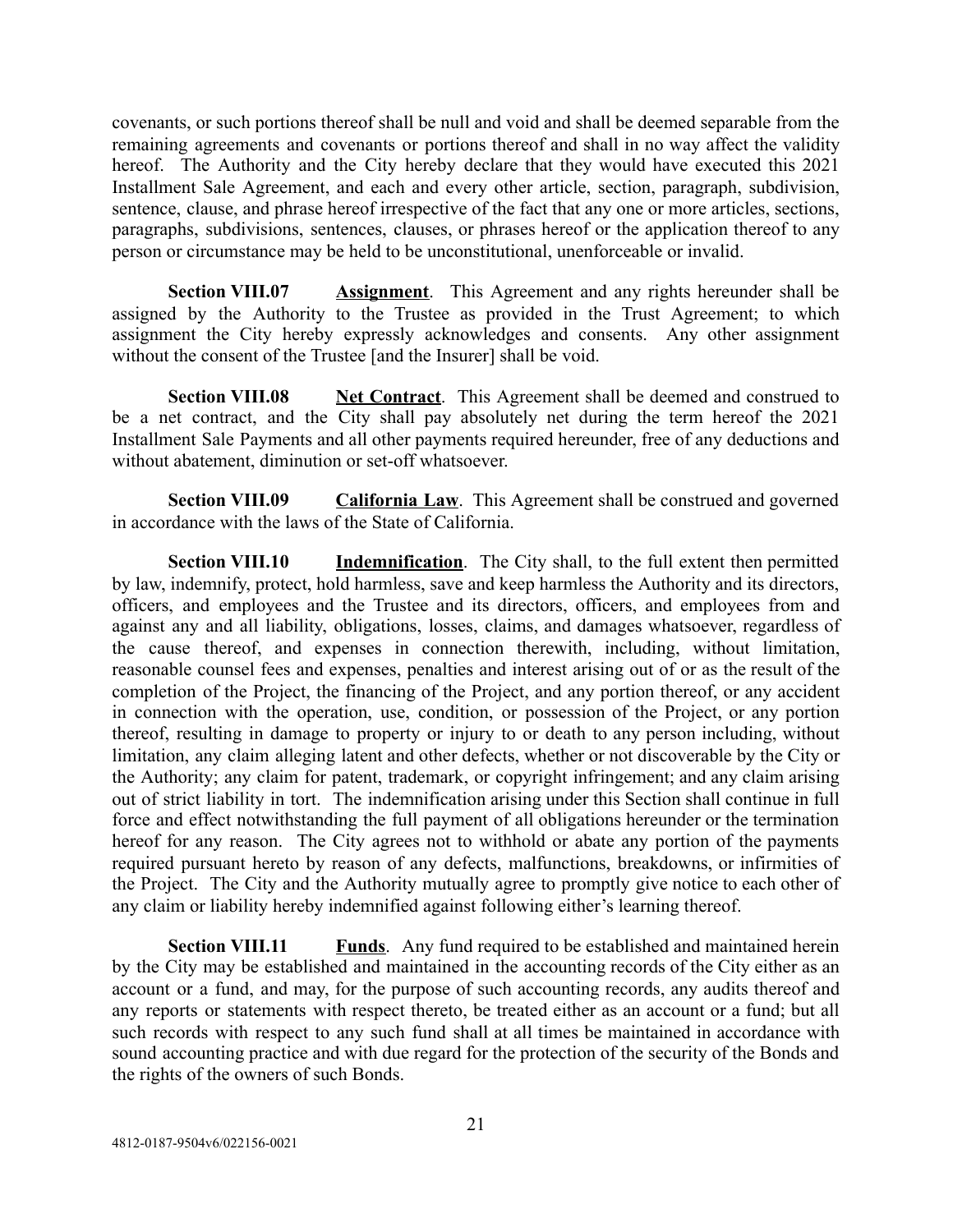<span id="page-24-0"></span>**Section VIII.12 Notices; Authorized City Representative.** All written notices to be given hereunder shall be given by mail to the party entitled thereto at its address set forth below, or at such other address as such party may provide to the other party in writing from time to time, namely:

| If to the Authority: | <b>Independent Cities Finance Authority</b> |  |  |
|----------------------|---------------------------------------------|--|--|
|                      | P.O. Box 6740                               |  |  |
|                      | Lancaster, California 93539                 |  |  |
|                      | <b>Attention: Executive Director</b>        |  |  |
| If to the City:      | City of Compton                             |  |  |
|                      | 205 South Willowbrook Avenue                |  |  |
|                      | Compton, California 90220                   |  |  |
|                      | Attention: City Manager and City Attorney   |  |  |
|                      |                                             |  |  |

<span id="page-24-1"></span>**Section VIII.13 Notices to Insurer; Miscellaneous Insurer Provisions.** [TO COME.]

<span id="page-24-2"></span>**Section VIII.14 Agreement Represents Complete Agreement; Amendments** . This Agreement (together with the Trust Agreement) represents the entire contract between the City and the Authority relating to the 2021 Installment Sale Payments, the Project, and the Bonds. This Agreement may not be effectively amended, changed, modified, altered, or terminated except by the written agreement of the City and the Authority, given in accordance with the provisions of the Trust Agreement. [Any amendment, supplement, modification to, or waiver of this Agreement that requires the consent of holders of the Bonds or adversely affects the rights and interests of the Insurer shall be subject to the prior written consent of the Insurer.]

<span id="page-24-3"></span>**Section VIII.15 Effective Date**. This Agreement shall become effective upon its execution and delivery, and shall terminate when the Purchase Price shall have been fully paid (or provision for the payment thereof shall have been made pursuant to Article VII).

<span id="page-24-4"></span>**Section VIII.16 Execution in Counterparts**. This Agreement may be executed in several counterparts, each of which shall be deemed an original, and all of which shall constitute but one and the same instrument.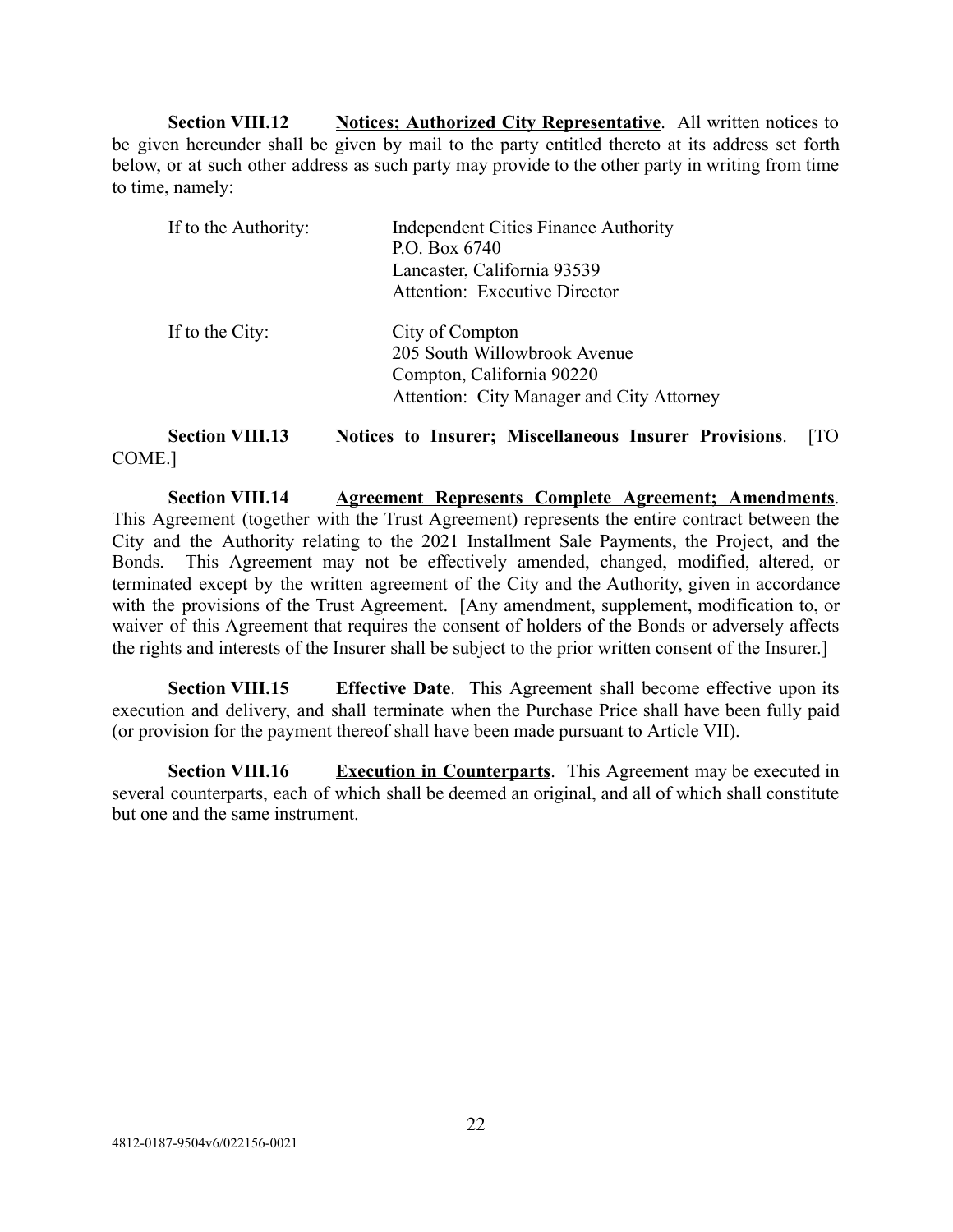**IN WITNESS WHEREOF**, the parties hereto have executed and attested this 2021 Installment Sale Agreement by their officers thereunto duly authorized as of the day and year first written above.

# **CITY OF COMPTON, CALIFORNIA**

By:

Mayor

# **INDEPENDENT CITIES FINANCE AUTHORITY**

By:

Authorized Signatory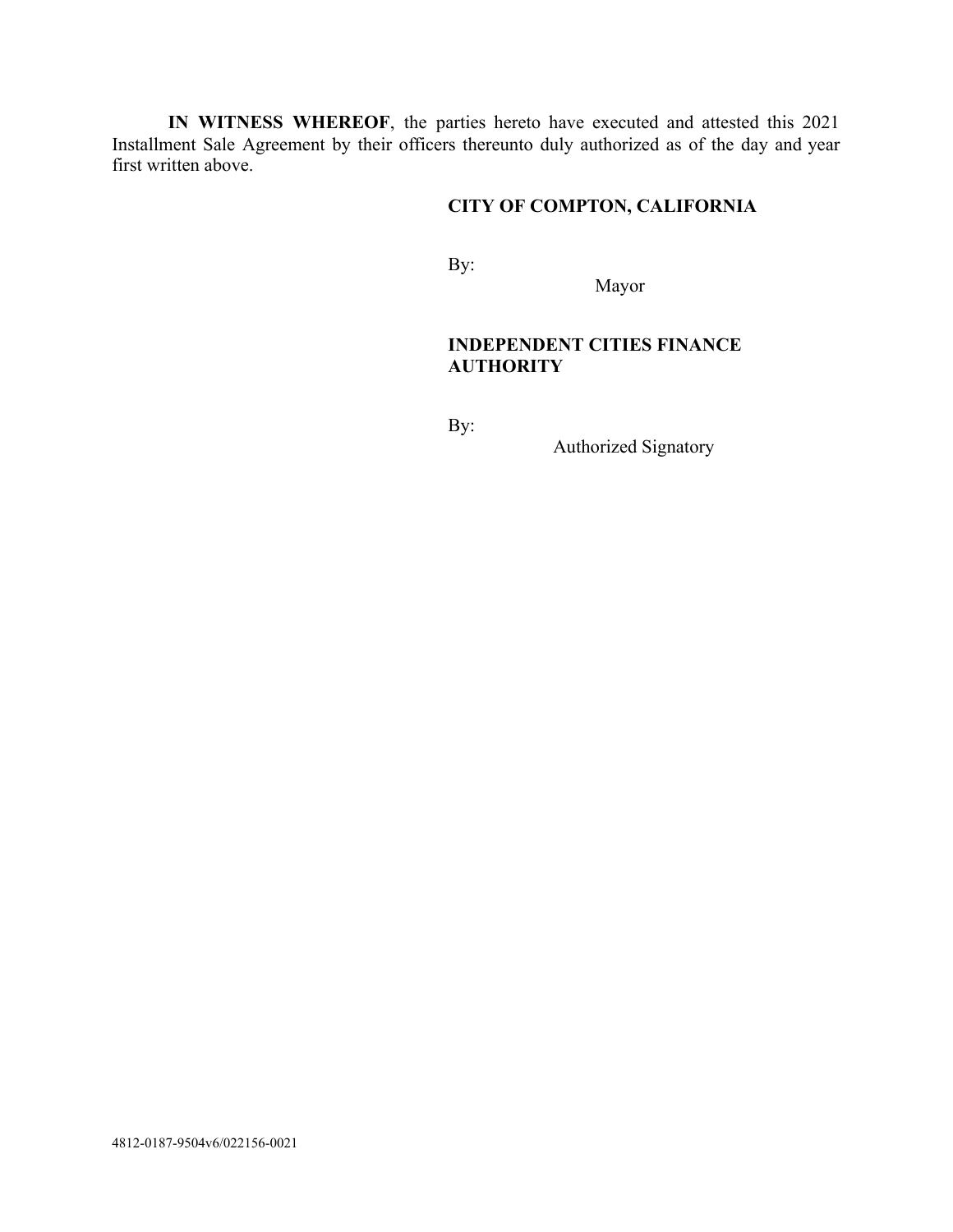### **EXHIBIT A**

### **Payment Date\* Interest Installment Principal Installment Total**  06/01/2021 12/01/2021 06/01/2022 12/01/2022 06/01/2023 12/01/2023 06/01/2024 12/01/2024 06/01/2025 12/01/2025 06/01/2026 12/01/2026 06/01/2027 12/01/2027 06/01/2028 12/01/2028 06/01/2029 12/01/2029 06/01/2030 12/01/2030 06/01/2031 12/01/2031 06/01/2032 12/01/2032 06/01/2033 12/01/2033 06/01/2034 12/01/2034 06/01/2035 12/01/2035 06/01/2036 12/01/2036 06/01/2037 12/01/2037 06/01/2038 12/01/2038 06/01/2039 12/01/2039 06/01/2040 12/01/2040

### **2021 INSTALLMENT SALE PAYMENTS SCHEDULE**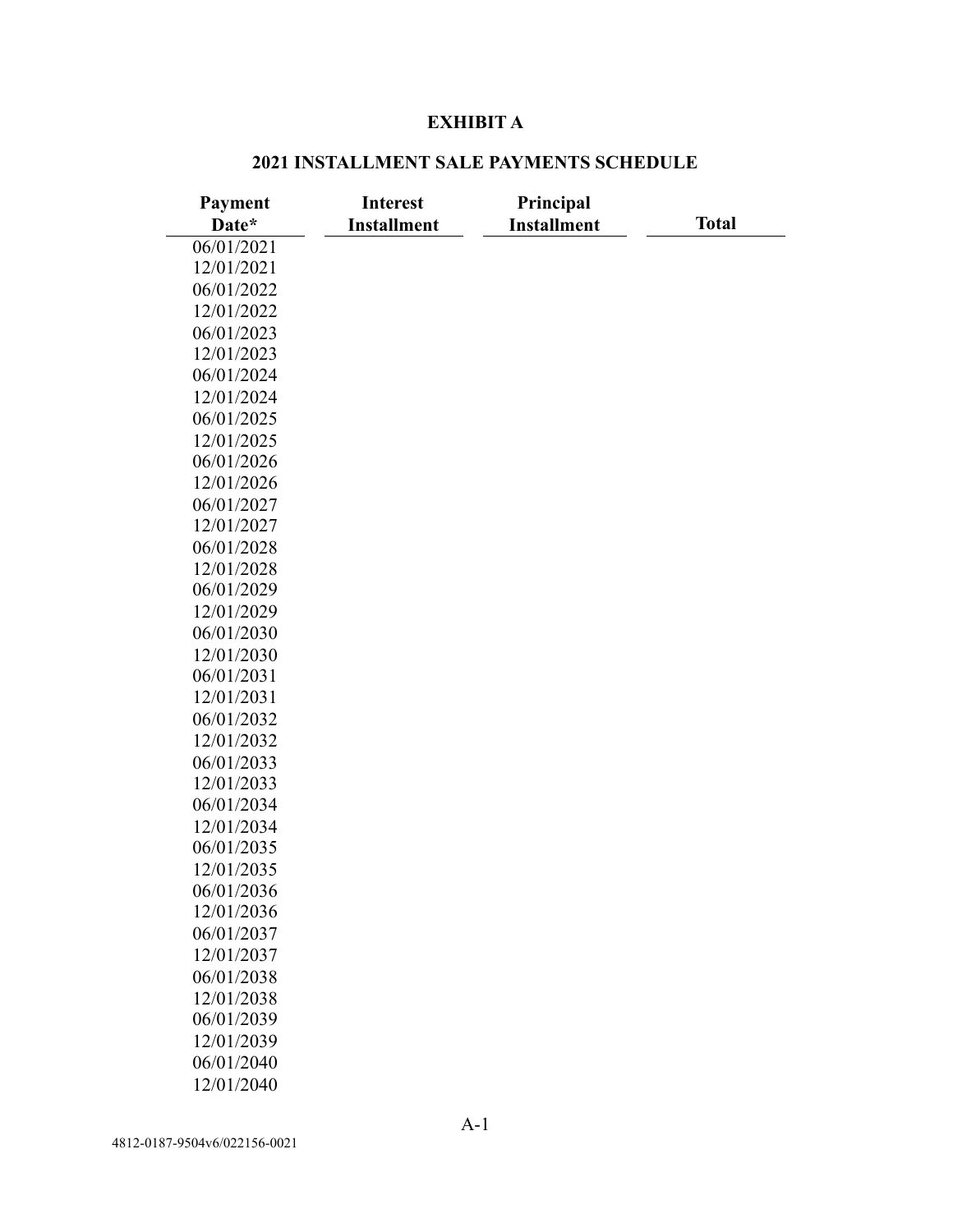| 06/01/2041 |
|------------|
| 12/01/2041 |
| 06/01/2042 |
| 12/01/2042 |
| 06/01/2043 |
| 12/01/2043 |
| 06/01/2044 |
| 12/01/2044 |
| 06/01/2045 |
| 12/01/2045 |
| 06/01/2046 |
| 12/01/2046 |
| 06/01/2047 |
| 12/01/2047 |
| 06/01/2048 |
| 12/01/2048 |
| 06/01/2049 |
| 12/01/2049 |
| 06/01/2050 |
| 12/01/2050 |
| 06/01/2051 |
|            |

\* Each 2021 Installment Sale Payment shall be payable on and shall be required to be deposited with the Trustee on or before the fifteenth day of the calendar month immediately preceding the respective June 1 and December 1 payment dates as provided in Section 3.02.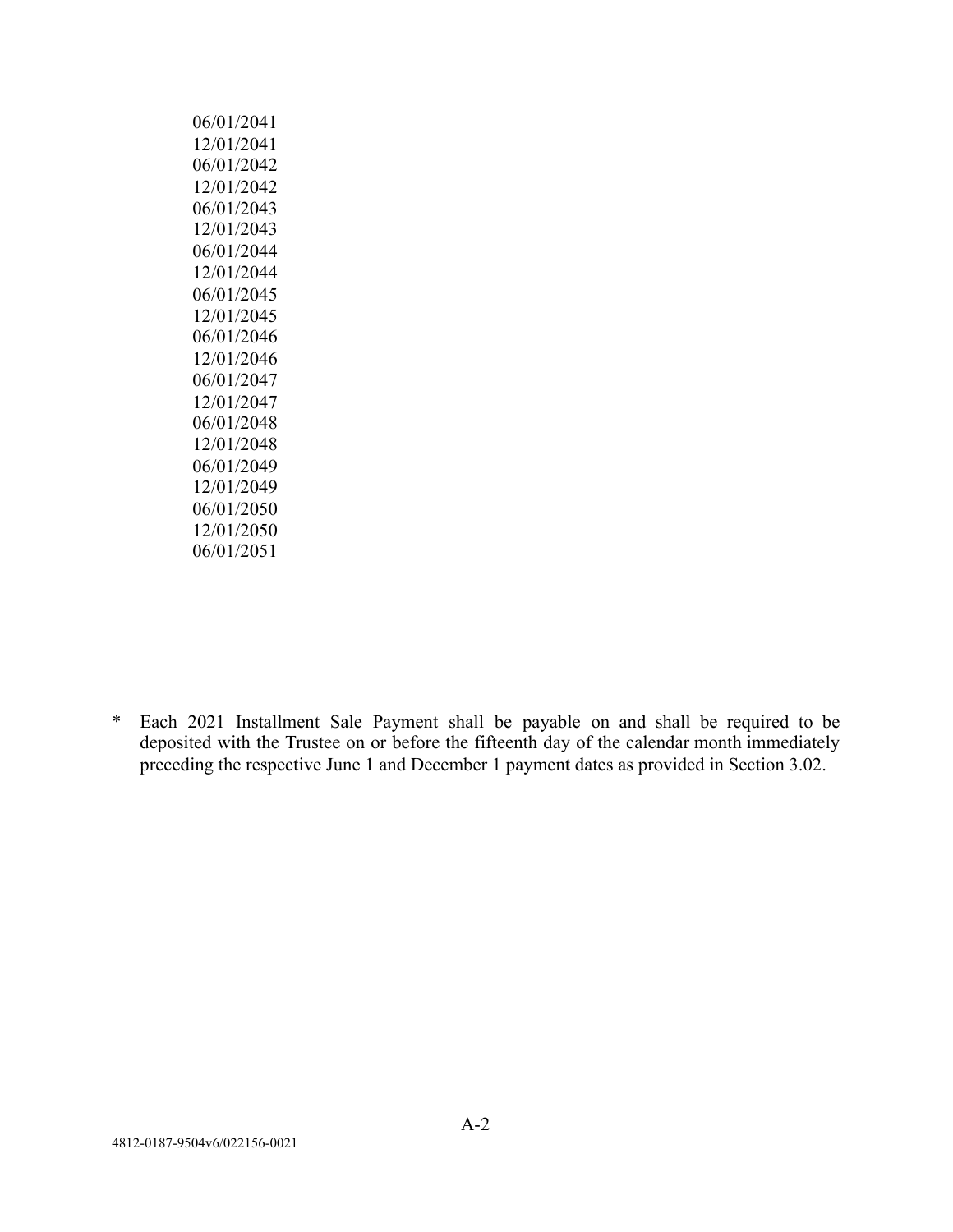#### **EXHIBIT B**

### **DESCRIPTION OF THE PROJECT**

The rehabilitation, construction, enlargement, improvement, and/or equipment of streets, sidewalks, gutters, curbs and ramps, streetlights, and street signs in the City of Compton, including the payment of certain necessary expenses incidental thereto, which improvements are eligible costs payable from the Tax Revenues pursuant to the (i) Measure R Receipts, (ii) Measure M Receipts, and/or (iv) Proposition C Receipts and have been approved by the Los Angeles County Metropolitan Transportation Authority. The particular streets to be improved shall include the streets listed below and such other streets as shall be designated by written certificate of an Authorized City Representative pursuant to Section 2.02 of the 2021 Installment Sale Agreement dated as of  $\lceil \frac{1}{2021} \rceil$ , 2021, by and between the City and the Authority, which statement shall be appended to this Exhibit B.

#### **RESIDENTIAL STREET REHABILITATION PROJECT CIP# 18-01, Phase 1**

*Potential* 

*Potential* 

|  | <b>Street</b>       | From                 | Тo                | Cost            | <b>Funding Source</b> |
|--|---------------------|----------------------|-------------------|-----------------|-----------------------|
|  | 1 Tajauta Avenue    | Rosecrans Avenue     | Compton Boulevard | S<br>818,125.00 | Measure R $&$ M       |
|  | 2 Myrrh Street      | Santa Fe             | East City Limit   | 1,251,404.00    | Measure R $&$ M       |
|  | 3 Bradfield Avenue  | Pixley Street        | Compton Boulevard | 208,384.00      | Measure R $&$ M       |
|  | 4 Elva Avenue       | Parmelee Avenue      | 138th Street      | 600.919.00      | Measure R $&$ M       |
|  | 5 Grandee Avenue    | El Segundo Boulevard | 138th Street      | 1,005,345.00    | Measure R $&$ M       |
|  | 6 Caldwell Street   | Oleander             | West City Limits  | 1,905,211.00    | Prop C, Measure R & M |
|  | 7 Alondra Boulevard | Lime Avenue          | East City Limit   |                 | Measure R $&$ M       |
|  |                     |                      |                   | 105,644.00      |                       |
|  |                     |                      |                   |                 |                       |

#### **RESIDENTIAL STREET REHABILITATION PROJECT CIP# 18-01, Phase 2**

**5,895,032.00** 

|   |                               |                    |                      |              | roieniui              |
|---|-------------------------------|--------------------|----------------------|--------------|-----------------------|
|   | <b>Street</b>                 | From               | То                   | Cost         | <b>Funding Source</b> |
|   | 135th Street/Stockwell Street |                    |                      | \$           |                       |
|   |                               | Parmelee Avenue    | Elva                 | 188,805.00   | Measure R & M         |
|   | Alameda Street East           | City Limit North   | City Limit South     | 1,660,131.00 | Prop C, Measure R & M |
| 3 | Alameda Street West           | City Limit North   | City Limit South     | 2,541,259.00 | Prop C, Measure R & M |
| 4 | Alondra Boulevard             | City Limit West    | Lime Avenue          | 3,911,479.00 | Prop C, Measure R & M |
| 5 | Bradfield Avenue              | Compton Boulevard  | Alondra Boulevard    | 539,932.00   | Measure R $&$ M       |
| 6 | <b>Bullis Road</b>            | City Limit North   | City Limit South     | 1,903,312.00 | Prop C, Measure R & M |
|   | Compton Avenue                | 130th Street       | 134th Place          | 897.154.00   | Measure R $&$ M       |
| 8 | Compton Boulevard             | City Limit East    | City Limit West      | 6,537,172.00 | Prop C. Measure R & M |
| 9 | Greenleaf Boulevard           | City Limit East    | Alameda Street       | 1,186,838.00 | Prop C, Measure R & M |
|   | 10 Oris Street                | Willowbrook Avenue | City Limit East      | 247,789.00   | Measure $R \& M$      |
|   | 11 Palmer Street              | Alameda Street     | Bowen                | 627,066.00   | Measure R & M         |
|   | 12 Parmelee Avenue            | City Limit North   | 138th Street         | 1,145,888.00 | Measure R $&$ M       |
|   | 13 Rosecrans Avenue           | City Limit East    | Alameda Street       | 1,053,657.00 | Prop C, Measure R & M |
|   | 14 Sante Fe Avenue            | City Limit North   | City Limit South     | 2,265,230.00 | Prop C, Measure R & M |
|   | 15 Slater Street              | 133rd Street       | Wilmington Avenue    | 937,189.00   | Measure R & M         |
|   | 16 Tucker Street              | Van Ness Avenue    | Long Beach Boulevard | 321,403.00   | Measure R & M         |
|   | 17 Greenleaf Boulevard        | Central Avenue     | Whitemarsh Avenue    | 1,081,268.00 | Prop C, Measure R & M |
|   |                               |                    |                      |              |                       |

4812-0187-9504v6/022156-0021